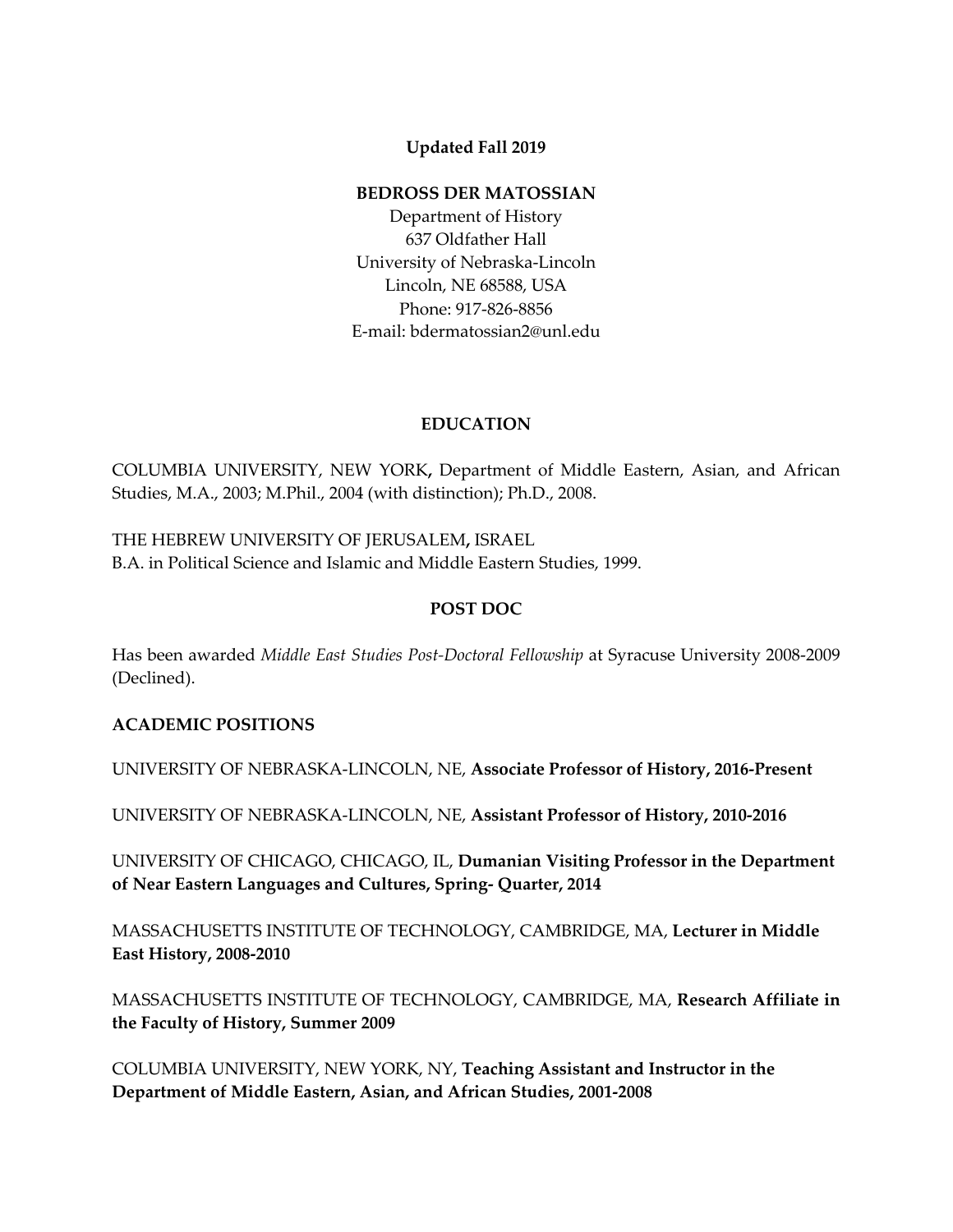# **COURSES TAUGHT**

#### UNIVERSITY OF NEBRASKA-LINCOLN

#### **Undergraduate Graduate**

Capstone Seminar: Crimes Against Humanity Reading in Comparative World History: Settler The World Since 1500 Colonialism The History of Modern Middle East Graduate Seminar in World history Palestine and the Arab-Israeli Conflict Honors Seminar: Race, Nation, and Genocides in the Modern World

## UNIVERSITY OF CHICAGO

## **Graduate**

Seminar: Arabs, Armenians, and Jews in Late Ottoman State and Society

## MASSACHUSETTS INSTITUTE OF TECHNOLOGY

## **Undergraduate**

The World Since 1492 Islam, the Middle East, and the West The Middle East in the 20th Century Palestine and the Arab-Israeli Conflict

## COLUMBIA UNIVERSITY

## **Undergraduate**

Language Instructor: Beginning Armenian and Intermediary Armenian (2006-2007)

**Teaching Fellow** (2002-2005; 2007-2008) Composed exams and term paper assignments; led weekly discussion sessions graded all written work and determined final grades for

Contemporary Islamic Civilization Topics in Asian and Indian Civilization Contemporary Islamic Civilization Introduction to Islamic Civilization Palestinian and Israeli Politics and Societies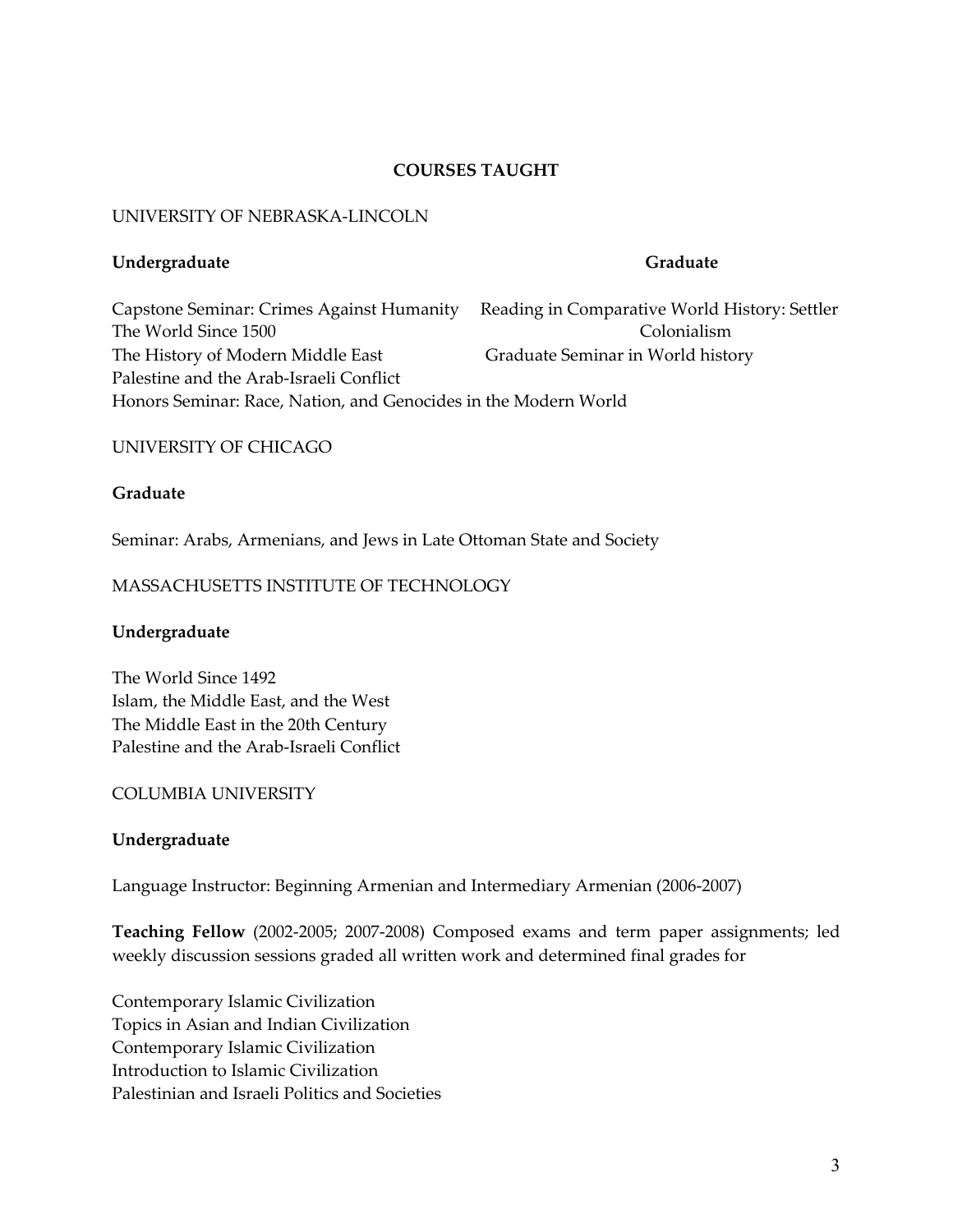## **RESEARCH INTERESTS**

Armenian History and Culture, Ethnic politics in the Middle East, inter-ethnic violence in the Ottoman Empire, History of Palestine, and Comparative Genocide Studies.

# **BOOKS**

Bedross Der Matossian, *The Massacres of Adana and Aleppo: Revolution and Violence in the Late Ottoman Empire* (Under Contract with Stanford University Press. 2021) in progress.

Bedross Der Matossian (ed.) *Innovative Approaches to the History of the First Republic of Armenia, 1918-1920* (Fresno, CA: The Press at Fresno State, Spring 2020) in progress.

Bedross Der Matossian and Barlow Der Mugrdechian (eds.), *Western Armenian in the 21st Century: Challenges and New Approaches* (Fresno, CA: The Press at Fresno State, 2019)

Bedross Der Matossian, Sulaiman Mourad, and Naomi Koltun-Fromm (eds.), *Routledge Handbook on Jerusalem* (Milton Park, Abingdon, Oxon; New York, NY: Routledge, 2018).

Bedross Der Matossian, *Shattered Dreams of Revolution: From Liberty to Violence in the Late Ottoman Empire* (Stanford, Calif.: Stanford University Press, 2014).

- Winner of the 2015 Dr. Sona Aronian Book Prize for Excellence in Armenian Studies given by The National Association for Armenian Studies and Research (NAASR)].
- Winner of the SAS (Society for Armenian Studies) Outstanding Book Award 2013-2015.

Bedross Der Matossian, *Hüsrana Uğrayan Devrim: Geç Dönem Osmanlı İmparatorluğu'nda Hürriyet ve Şiddet* (Istanbul: İletişim Publications, 2016) (Turkish translation of the book).

# **FUTURE RESEARCH**

*Between the East and the West: The Middle Eastern Exilic Public Sphere and the Formation of the Middle East*,

# **LANGUAGES**

Language Competencies: Native speaker of Armenian, Arabic, Hebrew and Turkish.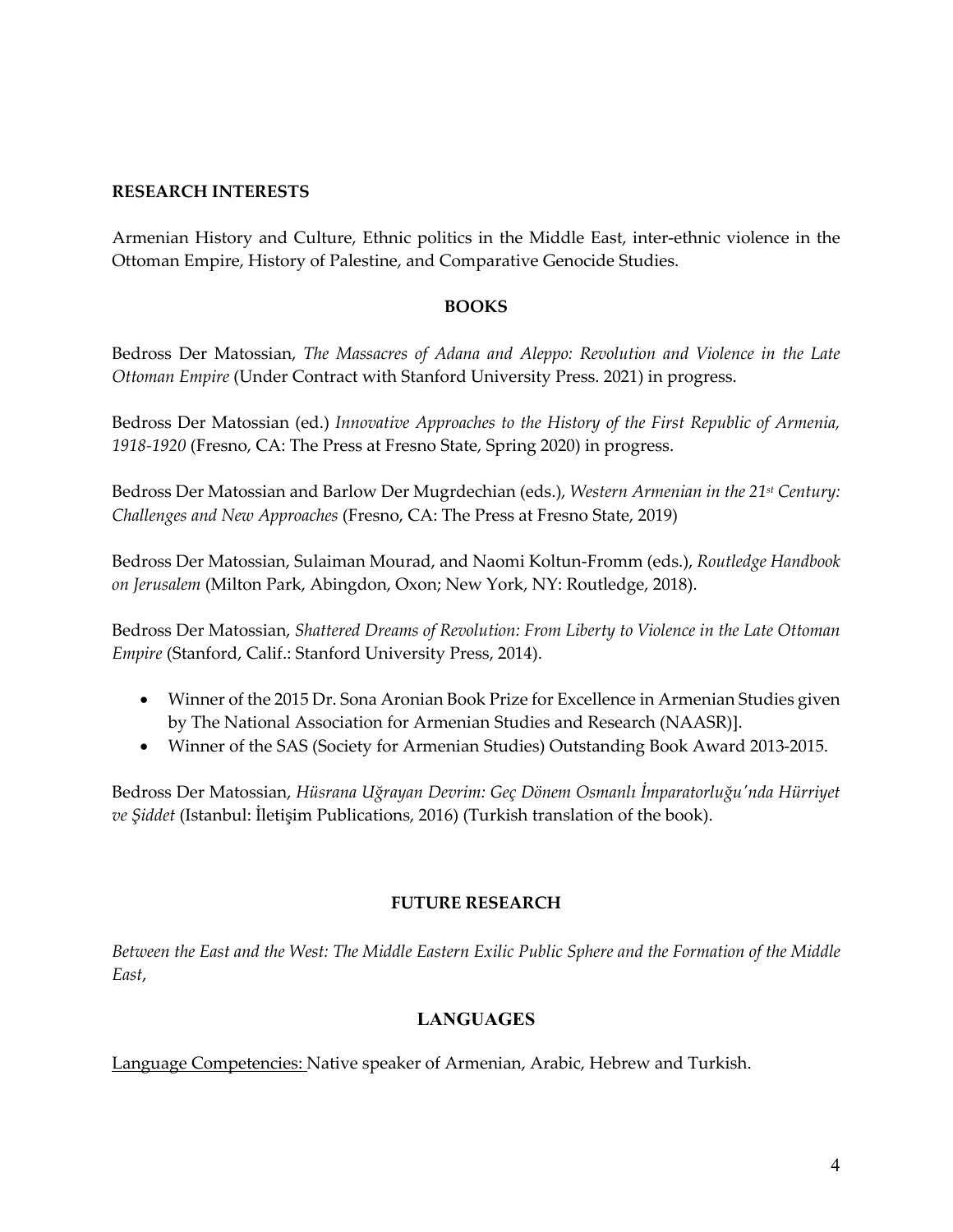Translation Competence in Azeri, Ottoman, French, Ladino (Judeo-Spanish), Classical Armenian, and German.

# **ARTICLES AND BOOK CHAPTERS**

- "The Armeno-Turkish (*Hayatar T'rk'eren*) Language in the 19th Century: Marking and Crossing Ethno-Religious Boundaries, " *Intellectual History of the Islamicate World* ( 2019): 1-34.
- "The Armenians of Jerusalem in the Modern Period: The Rise and Decline of a Community," in Bedross Der Matossian, Sulaiman Mourad, and Naomi Koltun-Fromm (eds.), *Routledge Handbook on Jerusalem* (Milton Park, Abingdon, Oxon ; New York, NY : Routledge, 2018), pp. 396-407.
- "Introduction" to the Hebrew translation of Henry Morgenthau's, *Ambassador Morgenthau's Story: A Personal Account of the Armenian Genocide* (Haifa: Pardes Publishing, 2018), pp. 31-55.
- "19. Yüzyılda Osmanlı Ermeni Kenti Kesaria/Kayseri [The Ottoman Armenian City of Kayseri in the 19th Century]," in Altuğ Yılmaz, *Ermeni ve Rum Kültür Varlıklarıyla Kayseri/Kayseri with its Armenian and Greek Cultural Heritage* (İstanbul: Hrant Dink Vakfı Yayınları, 2016), pp. 22-39.
- "Contending trends in the Armenian historiography of the Late Ottoman Empire: inclusion vs. exclusion," in *New Perspectives on Turkey* / Volume 53 (November 2015): 174 – 180.
- "Explaining the Unexplainable: Recent trends in the Armenian Genocide Historiography," in *Journal of Levantine Studies*, Vol. 6, No. 2 (Winter 2015): 143-166.
- "Revolutionary Fallout: How the Young Turks went from Carnegie Hall to the collapse of the Ottoman Empire," Stanford University Press Blog Series on *Remembering the Armenian Genocide*, May 20, 2015 (http://stanfordpress.typepad.com/blog/2015/04/revolutionaryfallout-.html).
- "Jön Türk Devrimi'nin Ardından Gayrimüslimlerin İdaresi ve "Kudüs Meselesi"," in Yuval Ben-Bassat and Eyal Ginio (eds.), *Jön Türklerin Filistini* (Istanbul: Koç University Press, 2016), pp. 181-202.
- "Yüzüncü Yıl Arifesinde Ermeni Soykırımı'nın Tarihyazımı: Süreklilikten Olumsallığa," [The Armenian Genocide Historiography on the Eve of the Centennial: From Continuity to Contingency] in *Praksis*, Volume 39 (Fall 2015): 9-21.
- "Ottoman Armenian Kesaria in the Nineteenth Century," in Richard G. Hovannisian, ed. *The Armenian Communities of Ceasarea* (California: Mazda Publishers, 2014), pp. 186-230.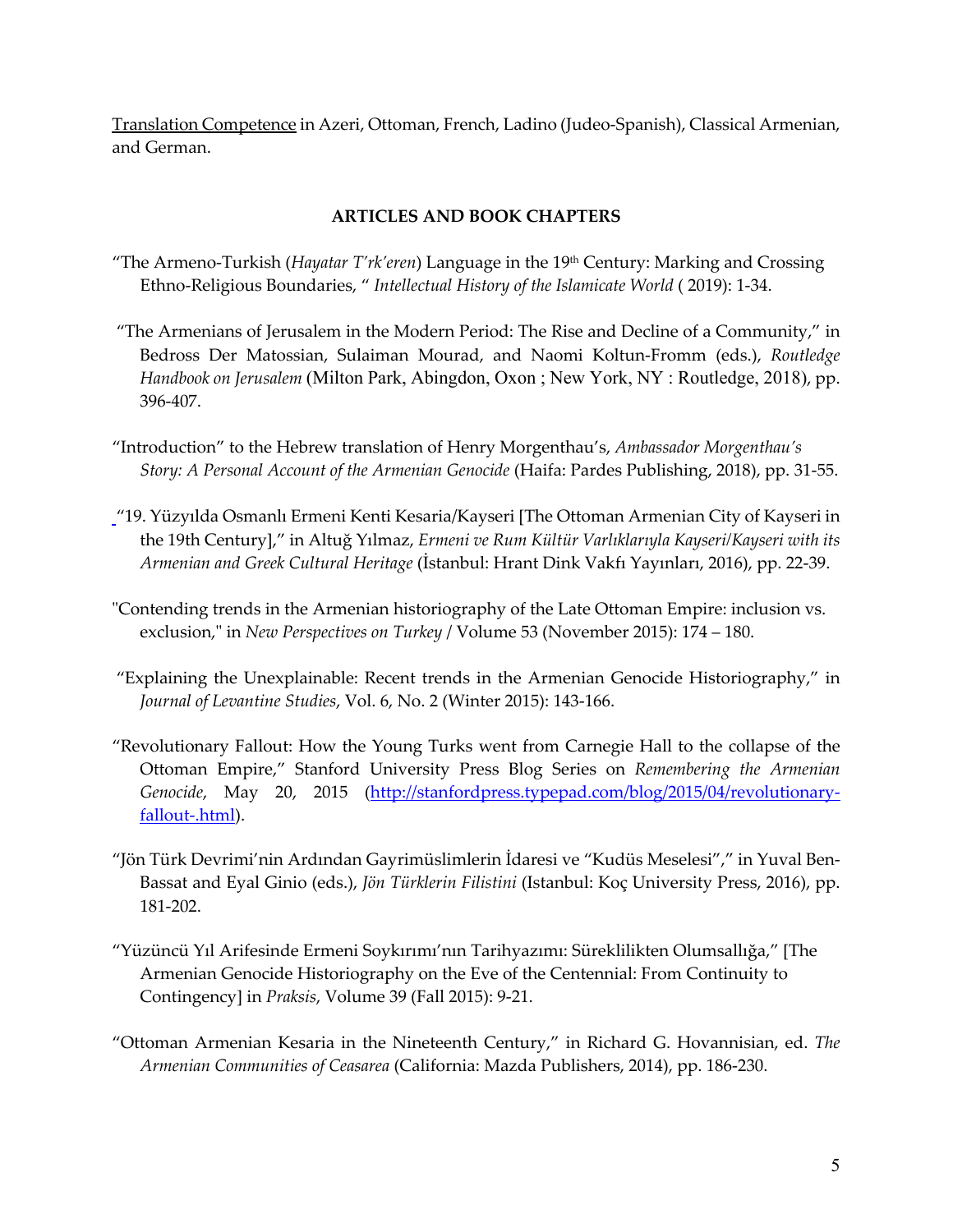- **"**Arman Filastin 1918-1948," in *Majallat al-Dirasat Al-Filastinniya*, Vol. 23, Issue. 92 (Autumn 2012): 79-99.
- "The Development of Public Spheres among Armenians, Arabs, and Jews after the Young Turk Revolution of 1908," in François Georgeon (dir.), *L'Ivresse de la liberté : la révolution de 1908 dans l'Empire ottoman* (Louvain, Peeters, 2012), pp. 189-219.
- "A Review Article: The "Definitiveness" of Genocide and A Question of Genocide," *Journal of the Society for Armenian Studies.* (2011): Vol. 20: 173-187.
- "The Genocide Archives of the Armenian Patriarchate of Jerusalem," in the *Armenian Review*, Vol. 52, No. 3-4, (Fall-Winter 2011): 15-37.
- "The Taboo within the Taboo: The Fate of 'Armenian Capital' at the End of the Ottoman Empire," *European Journal of Turkish Studies*[Online], Complete List, 2011, Online since 06 October 2011., 2011. URL: http://ejts.revues.org/index4411.html.
- "The Armenians of Palestine 1918-1948," *Journal of Palestine Studies* Vol. XLI, No. 1 (Autumn 2011): 24-44.
- "From Bloodless Revolution to a Bloody Counter-revolution: The Adana Massacres of 1909," *Genocide Studies and Prevention: An International Journal*, Volume 6, Issue 2, 2011: 152-173.
- "Administrating the Non-Muslims and "The Question of Jerusalem" after the Young Turk Revolution," in Eyal Ginio and Yuval Ben-Bassat (eds.), *Late Ottoman Palestine: The Period of Young Turk Rule* (London: I. B. Tauris, 2011), pp. 211-239.
- "The Young Turk Revolution: Its Impact on Religious Politics of Jerusalem (1908-1912)," *Jerusalem Quarterly*, Issue # 40 (Spring 2010): 18-33.
- "Looming Dangers*, Turkey and Armenia: Opening Minds, Opening Borders:* A Perilous Blueprint," in *Journal of the Society for Armenian Studies* 18:1 (2009): 5-8.
- "The Pontic Armenian Communities in the Nineteenth Century," in Richard G. Hovannisian, ed. *Armenian Pontus: The Trebizond-Black Sea Communities* (California: Mazda Publishers, 2008), pp. 217-244.
- "Venturing into the Minefield: Turkish Liberal Historiography and the Armenian Genocide," in Richard G. Hovannisian, ed., *The Armenian Genocide: Cultural and Ethical Legacies* (New Brunswick: Transaction Publishers, 2007) pp. 369-388.
- "The Armenian Commercial Houses and Merchant Networks in the 19th Century Ottoman Empire," in *TURCICA*, Issue # 39 ( Fall 2007): 147-174.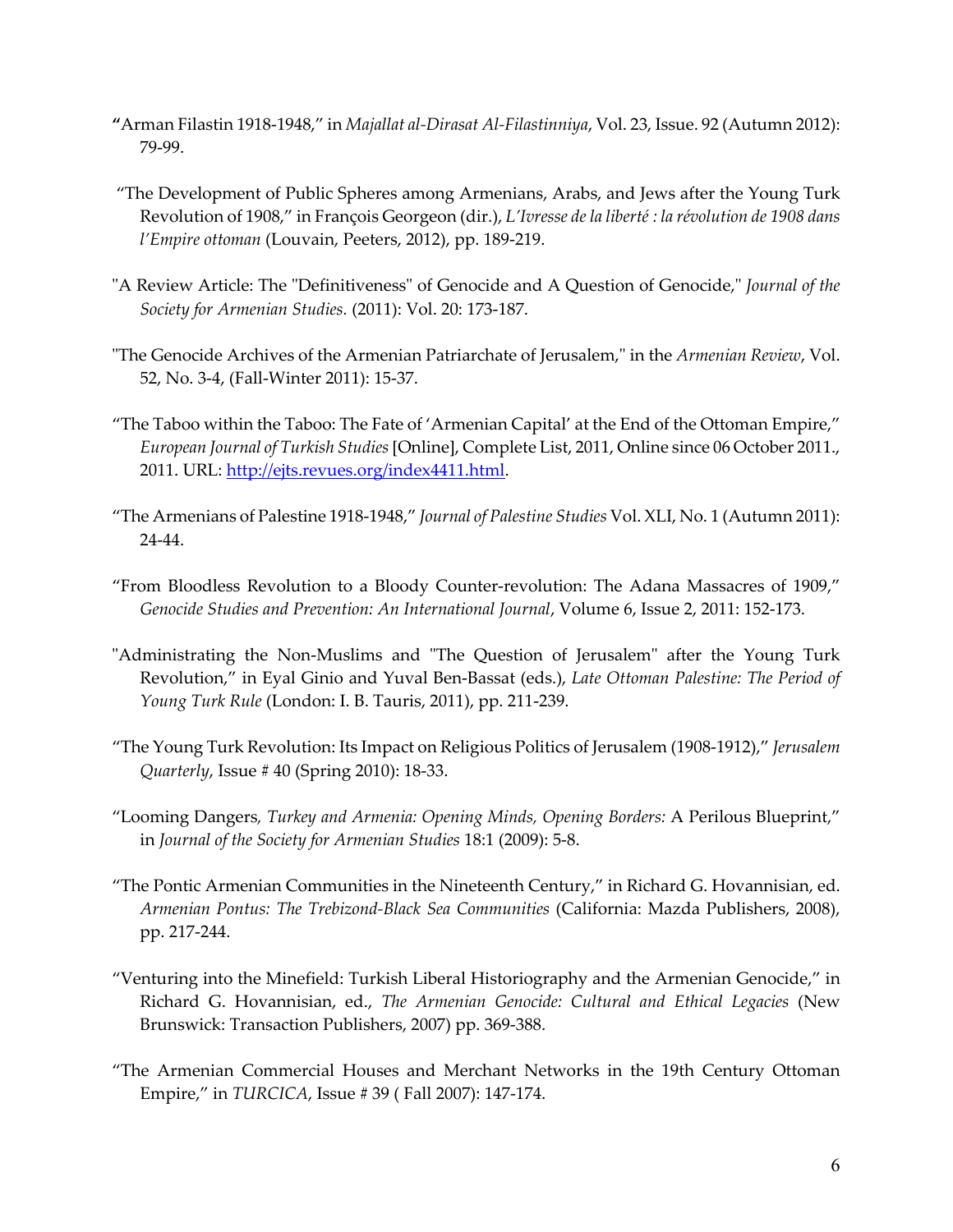### **FORTHCOMING ARTICLES AND BOOK CHAPTERS**

- "Ottoman Massacres of Armenians, 1894-1896 and 1909," in *The Cambridge World History of Genocide* eds. Ben Kiernan and Benjamin Madley (Cambridge University Press, 2020) (In Progress)
- "The Young Turk Revolution from Global Perspective of Revolutions," invited to submit for a special issue edited by Stefan Berger and Klaus Weinhauer entitled *A Period of Global Revolutions (Mid-1900s until mid-1920s). Foreshadowing the 20th century or ending a long revolutionary tradition?* (In Progress)

"Modernity and Genocide: The Armenian, Rwandan, and the Darfuran Cases" (In Progress)

# **INTERVIEWS**

"An Interview with Nagorno-Karabagh (NKR) President Arkady Ghoukasian," *Ararat Quarterly*, Vol. XLV-187, Summer, 2006.

## **DIGITAL PROJECTS**

Curator of *Stanley E. Kerr Archives* for the Zoryan Institute. Kerr was an American Relief Officer positioned in South Eastern Turkey (1919-1920). The project involved digitization and an in-depth analysis of the archival material by preparing a detailed catalogue of the collection. See http://www.zoryaninstitute.org/ARH/StanelyKerr.html

## **BOOK REVIEWS**

- Review of David Gaunt, Naures Atto, Soner O. Barthoma, (eds.) *Let Them Not Return: Sayfo–The Genocide against the Assyrian, Syriac and Chaldean Christians in the Ottoman Empire*. Berghahn, New York, Oxford, 2017 in the *American Historical Review* (2020)
- Review of Devin E. Naar, *Jewish Salonica: Between the Ottoman Empire and Modern Greece* (Stanford, California: Stanford University Press, 2016) in the Journal of Modern History (2017)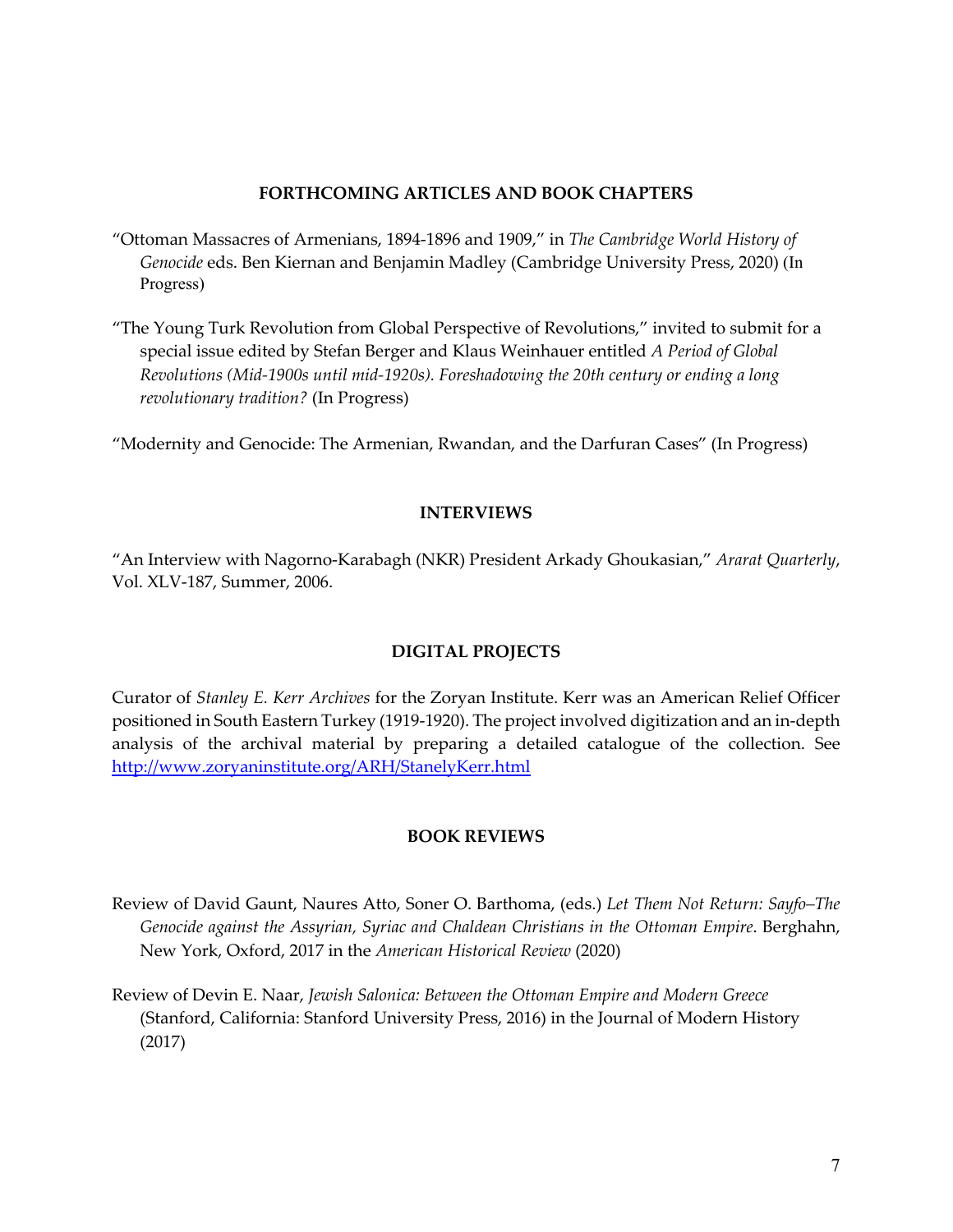- Review of Nelida Fuccaro, *Violence and the City in the Modern Middle East* (Stanford, California Stanford University Press 2016) in the *American Historical Review* (2018)
- Review of Ipek Yosmaoglu, *Blood Ties: Religion Violence and the Politics of Nationhood in Ottoman Macedonia 1878-1908* (Ithaca: Cornell University Press, 2013) in *Nationalities Papers: The Journal of Nationalism and Ethnicity* (August 2016): 1-3.
- Review of Wolfgang Gust ed., *The Armenian Genocide: Evidence from the German Office Archives*, 1915-16 (New York and Oxford: Berghahn Books, 2014) in *War in History* (Spring 2016): 387- 389.
- Review of Vahakn N. Dadrian and Taner *Akçam*, *Judgment at Istanbul: The Armenian Genocide Trials* (New York: Berghahn Books, 2011) in *The Cyprus Review*, VOL. 26:1 (Spring 2014): 244-248.
- Review of Uğur Ümit Üngör and Mehmet Polatel, *Confiscation and Destruction: The Young Turk Seizure of Armenian Property* (London: Continuum International Publishing Group, 2011) in *H-Soz-u-Kult* (Humanities. Sozial und Kultugeschichte) (Fall 2013).
- Review of Taner Akçam, *The Young Turks' Crime Against Humanity: The Armenian Genocide and Ethnic Cleansing in the Ottoman Empire* (Princeton, NJ: Princeton University Press, 2012) in *International Journal of Middle Eastern Studies*, 45 (Spring 2013): 393-395.
- Review of Nader Sohrabi, *Revolution and Constitutionalism in the Ottoman Empire and Iran* in *The Review of Politics* (Spring 2013): 273-276.
- Review of Ronald Grigor Suny, Fatma Müge Göçek, Norman M. Naimark, eds. *A Question of Genocide: Armenians and Turks at the End of the Ottoman Empire* (Oxford: Oxford University Press, 2011 in *Review of Middle East Studies* (Fall 2013).
- Review of Nazan Çiçek, *The Young Ottomans: Turkish Critics of the Eastern Question in the Late Nineteenth Century* (I.B. Tauris Publishers, London, New York, 2010) in *European History Quarterly*, 34:3 (Spring 2013): 532-534.
- Review of Murat Birdal, *The Political Economy of Ottoman Public Debt: Insolvency and European Financial Control in the late Nineteenth Century* (I.B. Tauris Publishers, London, New York, 2010 in *European History Quarterly*, 43:1 (Winter 2012): 119-121.
- Review of Dikran Mesrob Kaligian, *Armenian Organization and Ideology under Ottoman Rule 1908- 1914. In the Armenian Review* Volume 51, Number 1-4 (Fall-Winter 2009) 132-138.
- Review of Vahan Hambartsumian, V*illage World (Kiughashkharh): An Historical and Cultural Study of Govdoon*. Trans. from Armenian by Murad A. Meneshian (Providence: Govdoon Youth of America, 2001) in In *Journal Society of Armenian Studies*, Volume 15 (2006) 220-222.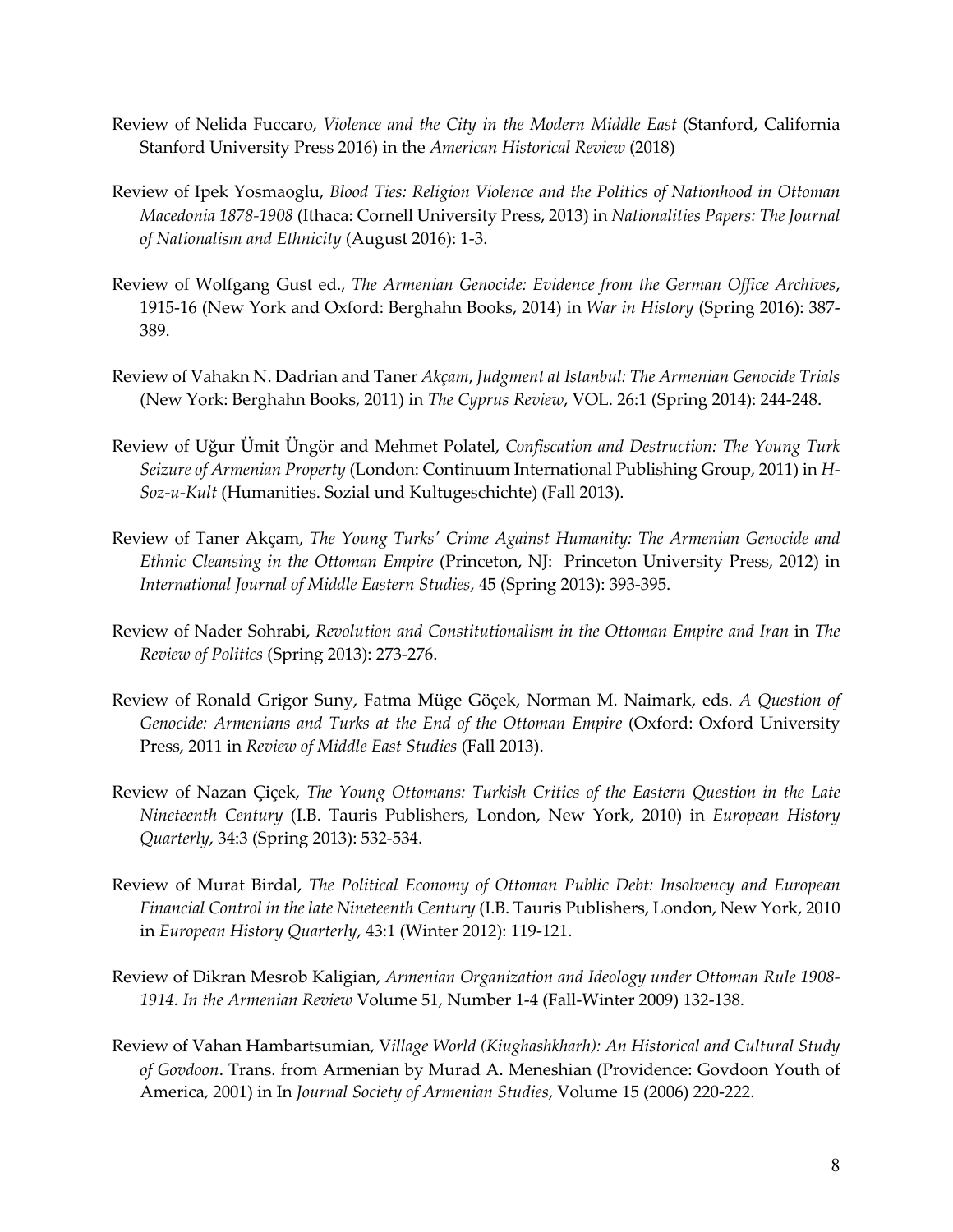Review of Robert Curzon*, Armenia: A Year at Erzeroom, and the Frontiers of Russia, Turkey, and Persia.* In *Journal Society of Armenian Studies*, Volume 14 (2005) 180-182.

#### **RESEARCH EXPERIENCE**

Conducted extensive research between (2001-2019) in the following libraries and archives:

Office of the Prime Minister Ottoman Archives/Istanbul The Central Archives for the History of the Jewish People/Jerusalem The Armenian National Archives, Yerevan, Armenia The Genocide Museum Institute Archives, Yerevan, Armenia The Madenatarn (Armenian National Library), Yerevan, Armenia Charents Museum of Literature and Arts, Yerevan, Armenia The Archives of the Armenian Revolutionary Federation (ARF), Watertown, MA The British Library/London The National Archives/Kew, UK Hoover Institute Archives/Stanford Minnesota Historical Society Archives/St. Paul Islamic Heritage Institute Archives/Jerusalem Central Zionist Archives/Jerusalem Birzeit University, Palestine American Board of Commissioners for Foreign Missions Archives, 1810-1961 in Houghton Library, Harvard College Library Ataturk Library/Istanbul Beyazıt State Library/Istanbul Gulbenkian Library/Jerusalem Khalidiye Library/Jerusalem Al-Aqsa Library/Jerusalem Jewish National Library/Jerusalem Mount Scopus Library/Jerusalem Weidner Library/Harvard University Firestone Library/Princeton Green Library/Stanford University New York Public Library/New York Butler Library/Columbia University Archives of the Armenian Patriarchate/Jerusalem Diplomatic Archives of the Ministry of Foreign Affairs/Paris The Jesuit Archives, Vanves/Paris Noubarian Library/Paris

## **LECTURES, TALLKS, AND CONFERENCE PAPERS**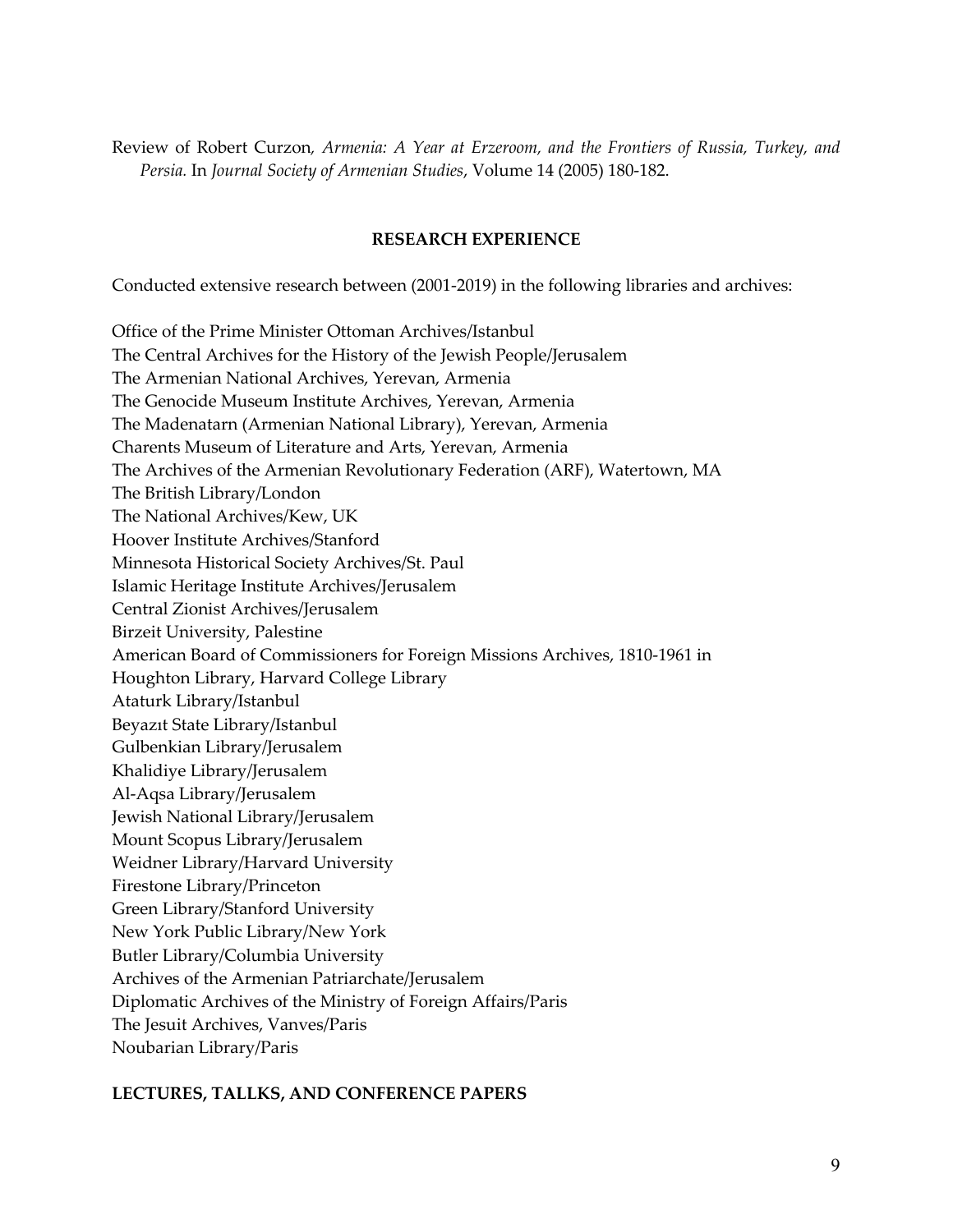"The Armenian Communities of the Black Sea in the 19th Century," in the **10th International Conference of Series on Historic Armenian Cities and Provinces. The Armenian Communities of the Black Sea-Pontus Region,** May 4-5, 2002 at UCLA.

"The Impact of the Tanzimat Reforms on the Armenian Constitutional Movement in the Ottoman Empire," paper presented at the **First International Graduate Colloquium in Armenian Studie***s*, UCLA, Feb 21, 2003.

"The Reaction of the Minorities to the Project of Ottomanism in the Ottoman Empire," paper presented at the **First Graduate Colloquium of the Department of Middle East and Asian Languages and Cultures, Columbia University**, April 2003.

"Ceasarea/Kesaria in the 19th Century," paper presented in **the 12th International Conference of Series on Historic Armenian Cities and Provinces. The Armenian Communities of Capadocia and Ceasarea**. May 17, 2003 at UCLA.

"The Armenians of Palestine 1918-1948," paper presented in the **15th International Conference of Series on Historic Armenian Cities and Provinces. "Armenian Jerusalem and Armenians in the Holy Land***".* November 6-7, 2005, UCLA.

"Turkish Liberal Historiography and Genocide," paper delivered at the UCLA International Conference Series in Armenian Studies entitled: **After Nine Decades: The Enduring Legacy of the Armenian Genocide**" April 1-3, 2005, University of California, Los Angeles.

"The Phenomenon of the *Hayadar Terkeren* (Armeno-Turkish Literature) in the 19th century Ottoman Empire: Historical and Theoretical Analysis," Lecture delivered at **St. Nesses Seminary** in New York. New Rochelle, Sept. 21 2005.

"Constitutional Impediments and the Freedom of Expression in Turkey," lecture delivered in **Orhan Pamuk is free, what's next? "Freedom" of speech in Turkey** organized by the Armenian National Committee of New Jersey, with Mr. Ragip Zarakolu, Publisher and Author, Belge Publishing House and Dr. Dikran Kaligian from Westfield State College.

"Ottoman Empire: State and Society" A lecture delivered in Mr. Hamid Rezai's course entitled **History and Civilization of Islam** taught at Queens College, CUNY, NY, Spring 2006.

"The Armenian Merchants Network in the Ottoman Empire in the  $19<sup>th</sup>$  century," paper delivered at the international conference **Competing Networks: Greek and Other Commercial Houses in the Mediterranean during the Long Nineteenth Century**." organized by the Modern Hellenic Studies of Haifa University, June 6-7, 2006.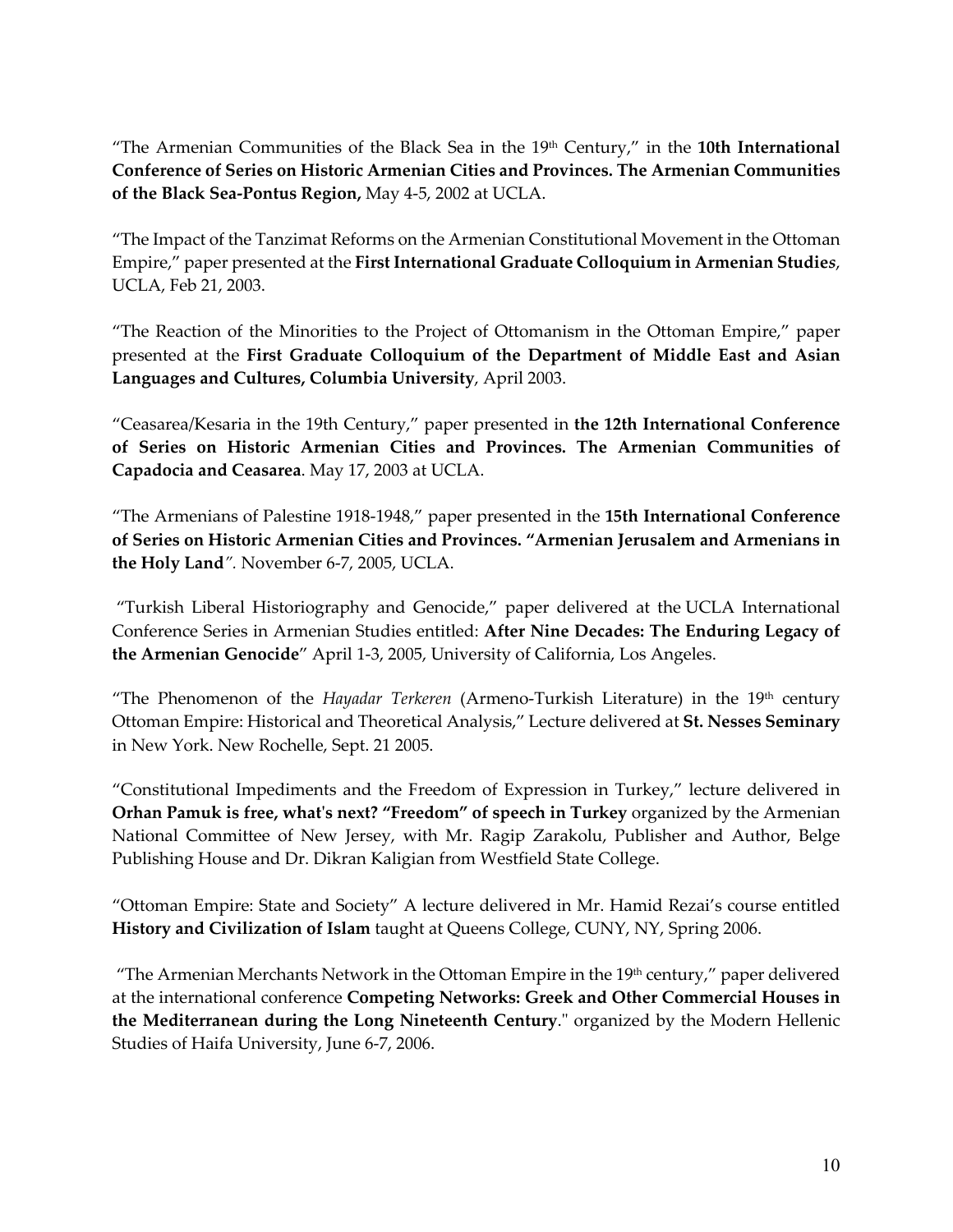"Opening Remarks," in a symposium in Honor of Prof. Marc Nichanian entitled **Marc Nichanian's Contribution to the Field of Armenian Literature,** Sponsored by Middle East and Asian Languages and Cultures, Center for Comparative Literature and Society, and The Harriman Institute, Columbia University; Thursday, April 5, 2007, 7:00 pm, 417 IAB, Columbia University, School of International and Public Affairs, 420 W. 118th Street, New York, NY.

"The Taboo within the Taboo: The Fate of the 'Armenian Capital' in the Ottoman Empire," paper delivered at the **Historical Continuities, Political Responsibilities: Unsettling Conceptual Blind-Spots in Ottoman and Turkish Studies**, International Graduate Student Conference, May 4-5, 2007, New York University and The Graduate Center, CUNY.

"The End of the Ottoman Empire: Transitions and Legacies," a talk delivered in **The Eva Samo Lecture Series: Empires**, The South Oragne Mapelwood Adult School, NJ, October 15, 2007.

"Political Discourse among the Ethnic Groups in the Post-Revolutionary Period in the Ottoman Empire," paper delivered in MESA Panel entitled **Ethnic Politics in Post Revolutionary Ottoman Empire: 1908-1918.** November 17-20, 2007 Palais des Congrès de Montréal Hyatt Regency Montréal Hotel Intercontinental.

"When Software meets Parliamentary Debates: Envivo and the Ottoman Parliamentary debates of 1908-1909," talk delivered at Butler Library, sponsored by the **Electronic Text Division of Butler Library**, May 29, 2008, Columbia University.

"Formation of Public Sphere(s) in the Aftermath of the 1908 Revolution among Armenians, Arabs and Jews," paper delivered at the international conference marking the centennial of the Young Turk Revolution entitled **La Révolution de 1908 Dans L'Empire Ottoman** EHESS and Princeton University, Paris, 5-7 June, 2008.

"Ecclesiastical Politics and "The Question of Jerusalem," after the Young Turk Revolution: The case of Jews, Armenians, and Greeks," paper delivered in **Hundred Years of the Young Turk Revolution and its Impact on Eretz Israel/Palestine,** an international conference in honor of Prof. Haim Gerber, Organized by the Institute of Asian and African Studies, Forum of Turkish Studies, Hebrew University, The Department of Middle East History, Haifa University, and Yad Itzkhak Ben Zvi Institute Jerusalem, 2-3 July, 2008.

"Continuity and Change in the Political Culture of the Old City of Jerusalem in the turn of the 20th century," talk delivered in **Continuity and Change in the Culture and Society of Jerusalem/ Jerusalem Seminar Series** organized by MIT's Center for International Studies, September 15, 2008 4:30pm - 6:30pm, 37-212, Massachusetts Institute of Technology.

"Armenians of Palestine under the British Mandate (1918-1948)," paper delivered in MESA Panel entitled **Armenians in the Arab World**, November 17-20, 2007, Washington Mariott Wardman Park.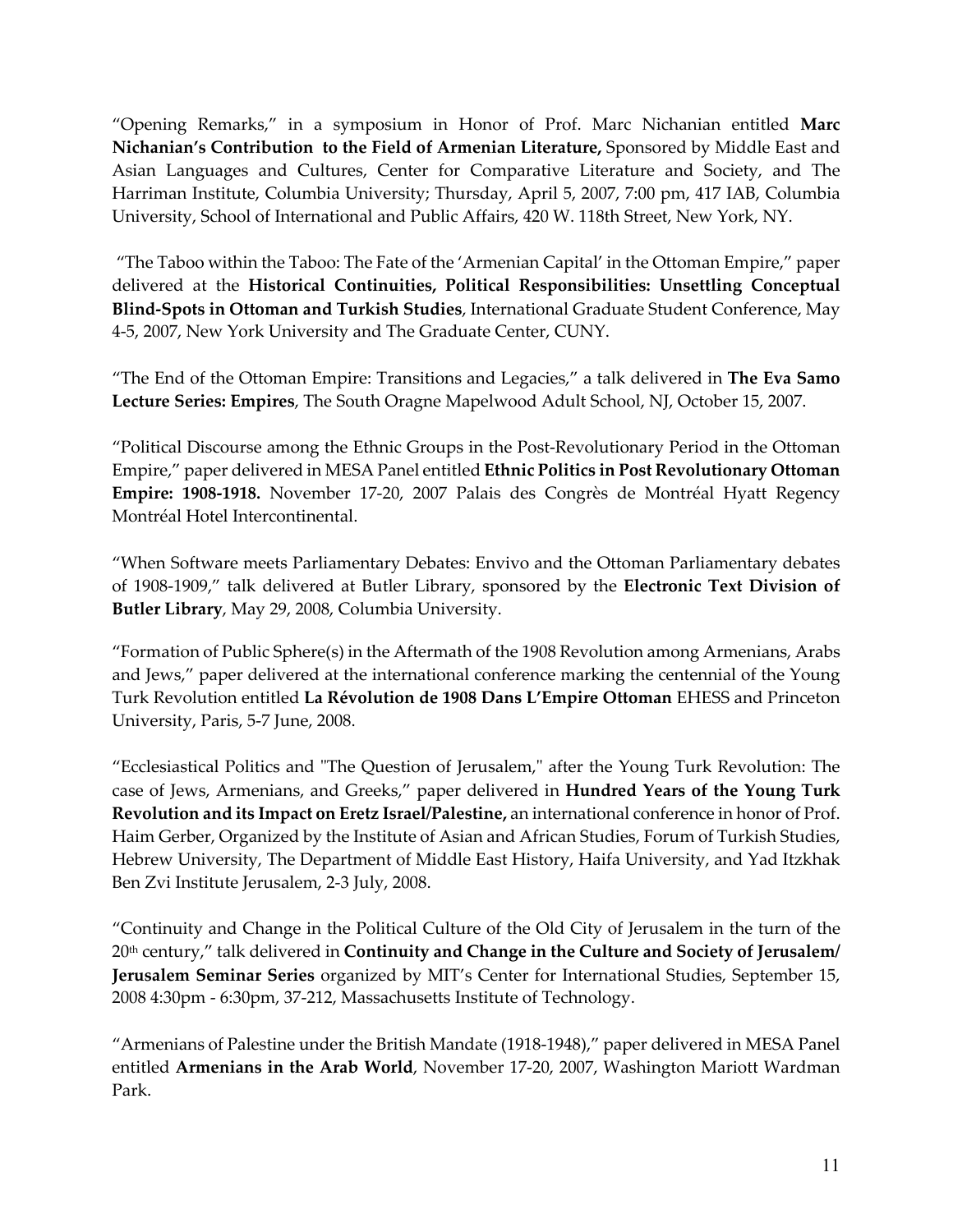"From Verbal to Physical Violence: Ihsan Fikri's *Itidal* and the Massacres of Adana in 1909," paper delivered in *Armenian Studies at a Threshold***; Society for Armenian Studies 35th Anniversary Conference** held on March 26-28, 2009 on the UCLA campus in Los Angeles.

"Revisiting the Massacres of Adana of 1909: Revolution, Power, and Violence,," talk delivered in **The Adana Massacres of 1909: Legacy and Perspectives**, on Thursday, May 7, at 7:00 p.m., at the National Association for Armenian Studies and Research (NAASR) Center, 395 Concord Avenue, Belmont, MA.

**"**The Birth of Jamanak Newspaper," paper delivered in **Jamanak Newspaper's 100th Anniversary** sponsored by the Krikor and Clara Zohrab Information Center of the Diocese of the Armenian Church of America (Eastern), together with AGBU, C.A.R.S., Tekeyan Cultural Association, Inc., Esayan-Getronagan Alumni, Inc., Armenian American Support and Educational Center, Inc., Tibrevank Alumni, Inc., and Forest Hills Armenian Cultural Center invite you to attend a day of investigation and insight into the history and present of the Armenian community of Istanbul on Saturday, May 16 2009.

"Theory, Methodology, and Technology in reconstructing modern Armenian History," in **Integrating Armenian Studies into Middle Eastern Studies,** a Roundtable Discussion organized by Prof. Elyse Semerdjian, at MESA, Coopley Center, Boston, MA, Nov. 22, 2009

"From Bloodless Revolution to a Bloody Counter-Revolution: The Adana Massacres of 1909" a lecture organized by the **Middle East and Middle Eastern American Center** (MEMEAC) Thursday October 15, 2009, at the Graduate Center CUNY.

"The Armenian Genocide through the Prism of the Adana Massacres," a lecture organized by **The Zoryan Institute**, Toronto French School, Friday, January 29, 2010.

Chair of "Diaspora and Cultural Development" in **International Conference and Student Workshop on the Armenian Diaspora,** Boston University, February 12-14, 2010.

"Opening Remarks" in **America's Response to the Armenian Genocide: From Woodrow Wilson to Barack Obama** a one day conference sponsored by the Faculty of History, the Center for International Studies (CIS), the Office of the Religious Affairs, and the Program on Human Rights & Justice (PHRJ), held on March 13, 2010, Building 10, Room 250 from 10 a.m. to 5 p.m.

"Armenian Archives and the Armenian Genocide: The Case of the Armenian Genocide Archives of the Armenian Patriarchate of Jerusalem," paper presented in **The State of the Art of Armenian Genocide Research: Historiography, Sources, and Future Directions**, Strassler Center for Holocaust and Genocide Studies, Clark University, 8-10 April 2010.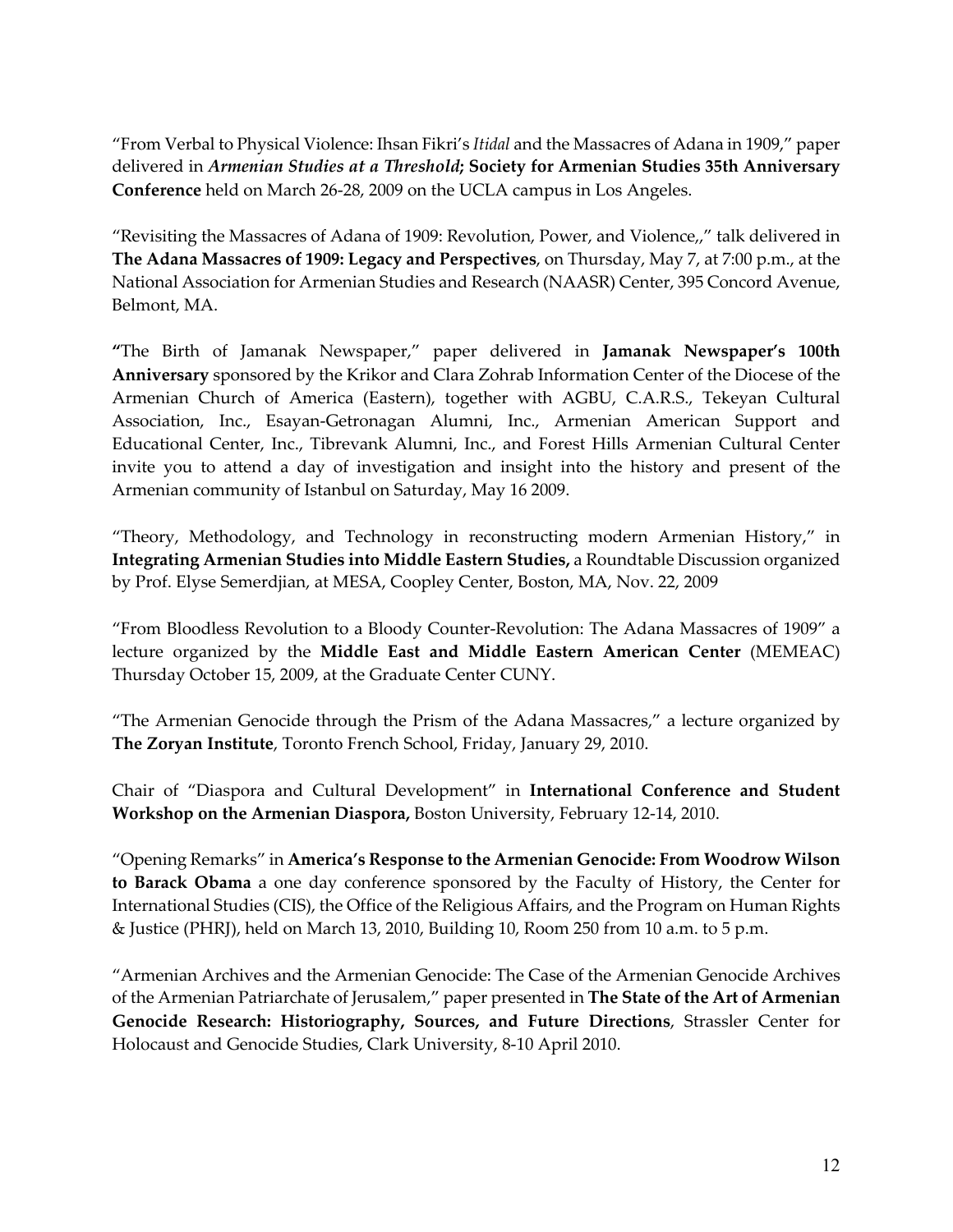"The Taboo within the Taboo: The Fate of the 'Armenian Capital' in the End of the Ottoman Empire," a lecture at Fresno State University, CA organized by the **Armenian Studies Program** at on April 16, 2010, at the University Business Center.

"The Armenian Genocide and the Archives of the Armenian Patriarchate of Jerusalem" in **Lessons and Legacies XI**, Florida Atlantic University, Boca Raton, Florida November 4-7, 2010.

"Economic Policies of Genocide: The Ramifications of the Armenian Genocide," in a Panel entitled "The Armenian Genocide" the **Third International Conference on Genocide: Negationism, Revisionism, Survivors' Testimonies, Eyewitness Accounts, Justice and Memory** which took place on November 2-4, 2011 at California State University, Sacramento.

"The Armenian Community of Jerusalem: Past, Present, and Future," a lecture organized by the **Armenian Relief Society Youth Connect Program**. Took place in March 17, 2012, DePaul University, Lincoln Park Campus, Illinois.

"The Impact of the Arab Spring on the Palestinian-Israeli Conflict," paper presented at a workshop at University of Nebraska/Omaha (UNO) organized by Prof. Moshe Gershovich entitled **The Arab Spring One Year Later: Assessments and Projections** Sunday, April 15, 2012, CPACS Building (Room 101), University of Nebraska at Omaha.

Discussant on a Book Panel on Uğur Ümit Üngör's *The Making of Modern Turkey: Nation and State in Eastern Anatolia, 1913-1950* (Oxford, 2011) with Profs. Ron Suny, Howard Eissenstat, and Uğur Ümit Üngör. **The Association for the Study of Nationalities**/ 2012 World Convention to take place at the International Affairs Building, Columbia University in New York, April 21st Session XVII.

Discussant of "Race and Space: The Armenian Genocide in the Context of Population and Territory, by Prof. Uğur Ümit Üngör, Department of History of Utrecht University and the Institute for War and Genocide Studies in Amsterdam," **organized by the Department of History**, University of Nebraska-Lincoln, April 27, 2012.

"Modernity and Genocide: The Armenian, Rwandan, and the Darfuran Cases," a talk delivered at the University of Michigan-Ann Arbor on Nov. 7, 2012. The talk was organized by the **Armenian Studies Program at** the University.

Disscussant of "Ottoman Inter-Confessional Dialectics in the 19th and Early 20th Centuries," a Panel organized by Scott Ryan in **Middle East Studies Association Annual Meeting** in Denver, CO, November 18, 2012.

"Jerusalem in a Critical Period: Challenges Facing the New Armenian Patriarch of Jerusalem," in **Armenian Jerusalem: Past and Present** a symposium organized by the Armenian Studies Program at Fresno State, in cooperation with Save the ArQ, was held on February 8, 2013.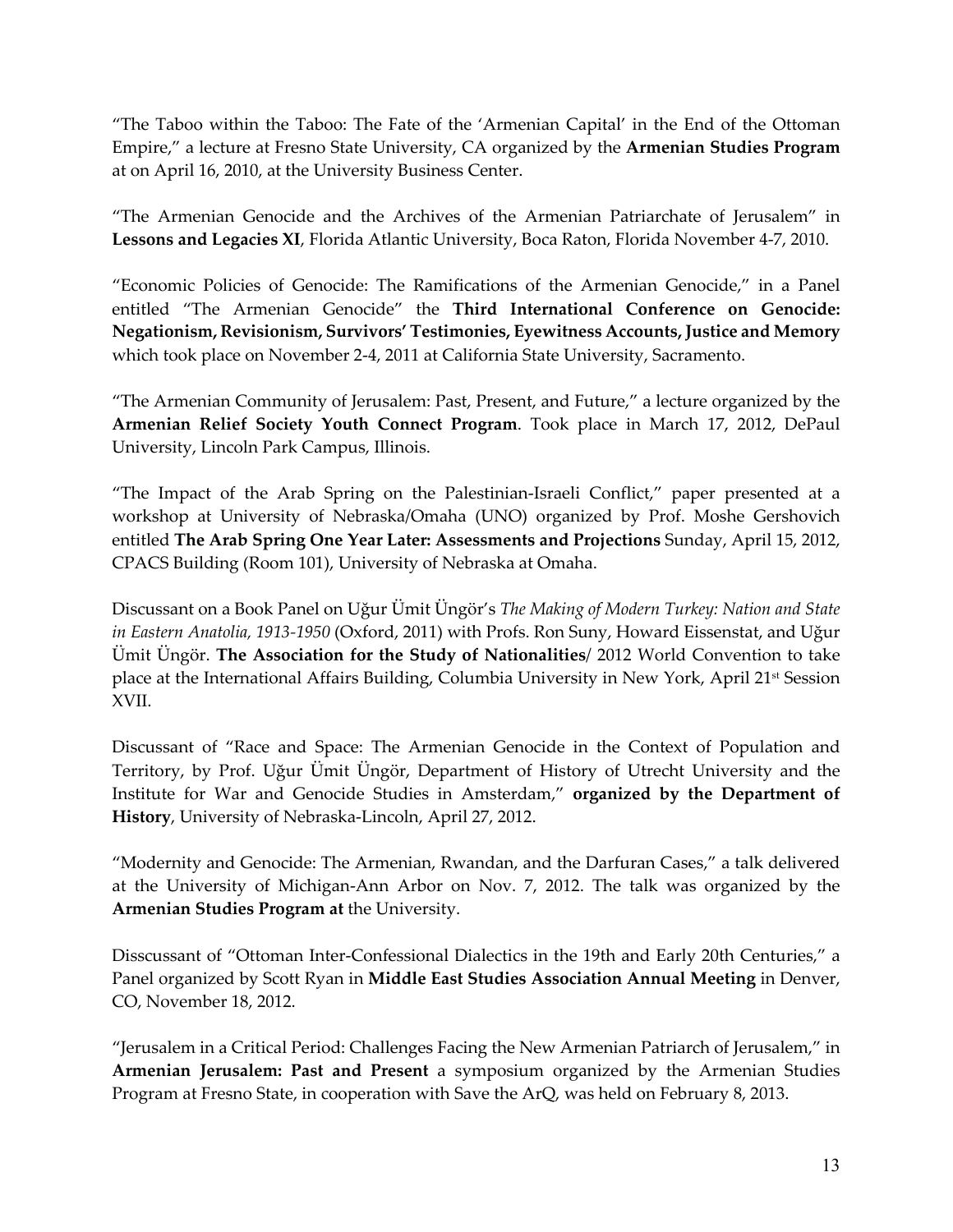"Revisiting the debate about the Concentration Camps during the Armenian Genocide" a talk delivered in **Forgotten Genocides: New Perspectives on a Less Known History** a conference organized by the Harris Center for Judaic Studies at UNL, University of Nebraska-Lincoln, April 10, 2013.

"The Christian Minority in Israel-Palestine and the Arab Spring" paper delivered in **Minorities, Media, and Democratization in the Contemporary Middle East***.* Middle East Project Fund at the University of Nebraska-Omaha, Second Annual Scholarly Workshop, April 13-14, 2013, UNO.

"Between Religious and Secular: The Impact of the Revolution on Religious Politics in the Ottoman Empire," paper delivered in **"What's in a Revolution?: Ideology, Practice and Social Change in the Second Constitutional Era,"** panel organized by Ceyda Karamursel *in Middle East Studies Association Annual Meeting* in October 10-13, Sheraton New Orleans, Louisiana.

"Between Religious and Secular: The Impact of the Revolution on Religious Politics in the Ottoman Empire," a talk to delivered at the University of Michigan-Ann Arbor on Dec 1 7, 2013. The talk was organized by the **Armenian Studies Program** at the University.

"Shattered Dreams of Revolution: From Liberty to Violence in the Late Ottoman Empire," Book Talk given at the **National Association for Armenian Studies and Research**, Belmont, MA on Nov. 7, 2014, at 8:00pm.

"Shattered Dreams of Revolution: From Liberty to Violence in the Late Ottoman Empire," Book Talk given at the University of California-Berkley sponsored by the **Institute of Slavic, East European, and Eurasian Studies (ISEEES), Armenian Studies Program**. November 14, 2014, 6- 7:30 p.m. 155 Kroeber Hall.

"Debating the Limits of Freedom in the Ethnic Press after the Young Turk Revolution of 1908," paper delivered in panel organized by Ami Ayalon and entitled **The Manifold Quest for Freedom at the Close of Ottoman Rule in Middle East Studies Association Annual Meeting** in November 22-25, 2014 in Washington Marriott Wardman Park, Washington, D.C.

Chairing a panel entitled, "**Syrian Armenians in the Crossfire: The Syrian Uprising and the Future of a Shrinking Minority**," organized by Elyse Semerdjian in **Middle East Studies Association Annual Meeting** in November 22-25, 2014 in Washington Marriott Wardman Park, Washington, D.C.

"Opening Remarks" of the conference "**Armenians in the Ottoman Empire in the 19th-20th**  Centuries" marking the 40<sup>th</sup> Anniversary for the founding of the Society for Armenian Studies (SAS) November 21-22, 2014, Marriott Wardman Park Hotel Washington, DC.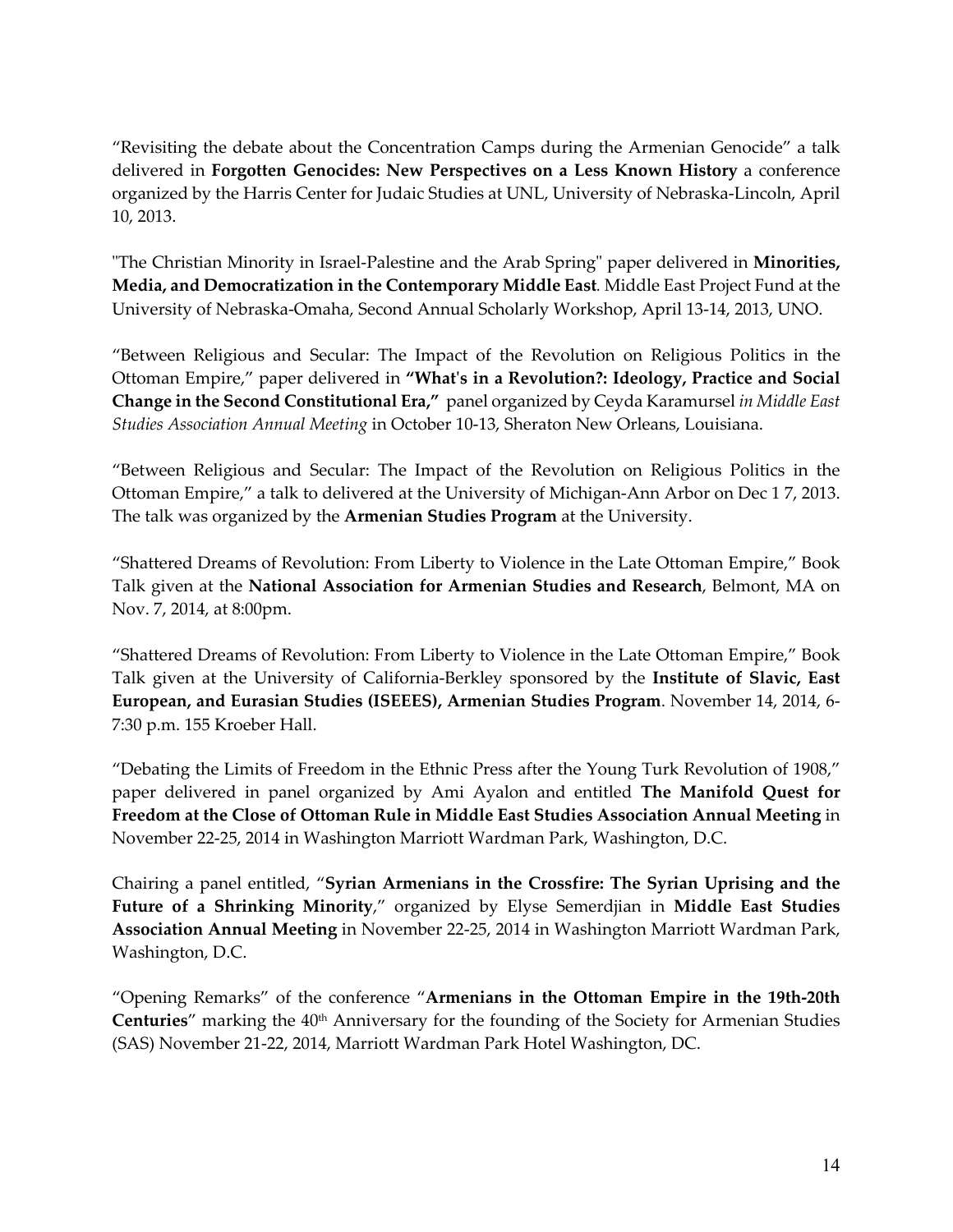"Shattered Dreams of Revolution: From Liberty to Violence in the Late Ottoman Empire, " Book Talk given at the University of California-Los Angeles, February 10, 2015, organized by the **Hovannisian Chair of Modern Armenian History and the Center for Near Eastern Studies**.

"Opening Remarks" for the International Conference entitled **Corssing the Centennial: The Historiograpy of the Armenian Genocide Re-Visited** took place at UNL on March 19-20. The Conference is co-sponsored by Norman and Bernice Harris Center for Judaic Studies, National Association for Armenian Studies and Research, Society for Armenian Studies, Department of History, The Faculty Senate Convocation Committee, Human Rights and Humanitarian Affairs, Women's and Gender Studies and Institute of Ethnic Studies.

"The Armenian Genocide Historiography on the Eve of the Centennial: From Continuity to Contingency," paper delivered at an International Conference entitled **Genocide and Global History: A Conference on the 100th Anniversary of the Armenian Genocide,** at University of California-Los Angeles organized by the **Richard Hovannisian Chair in Modern Armenian History and co-sponsred by the UCLA Department of History, UCLA Center for European and Eurasian Studies, UCLA Gustave von Grunbaum Center for Near East Studies**, April 10-11, 2015.

"The Armenian Genocide Historiography on the Eve of the Centennial: From Continuity to Contingency," Keynote speech delivered at Emory University on the 15th of April. The event was organized by the **Department of Russian and East Asian Languages and Cultures, Emory University**.

"The Armenian Genocide Historiography on the Eve of the Centennial: From Continuity to Contingency," **Keynote speech delivered as the Arsham and Charlotte Ohanessian Lecture** at the University of Minnesota-Twin Cities, on April 23, 2015. The Ohannesian lecture is delivered annulay by a promientnt scholar who has worked on issues pertaining to the Armenian Genocide.

"The Armenian Genocide," lecture delivered in **WWI and the Armenian Genocide Teacher Workshop***,* April 25. The Workshop was organized by Center of Holocaust and Genocide Studies at the University of Minnesota-Twin Cities, on April 25, 2015

"Shattered Dreams of Revolution: From Liberty to Violence in the Late Ottoman Empire" Book Talk organized by the **Middle Eastern and the Middle Eastern American Center at the Graduate Center City University of New York and co-sponsored by the Hagop Kevorkian Center for Near Eastern Studies at New York University** took place on May 7, 2015. The Discussant was Prof. Nader Sohrabi from the Institute of Advanced Studies, Princeton, NJ.

"Shattered Dreams of Revolution: From Liberty to Violence in the Late Ottoman Empire" Book Talk given at the **World History Seminar Series**, organized by the Faculty of History, Massachusetts Institute of Technology, September 25, 2015.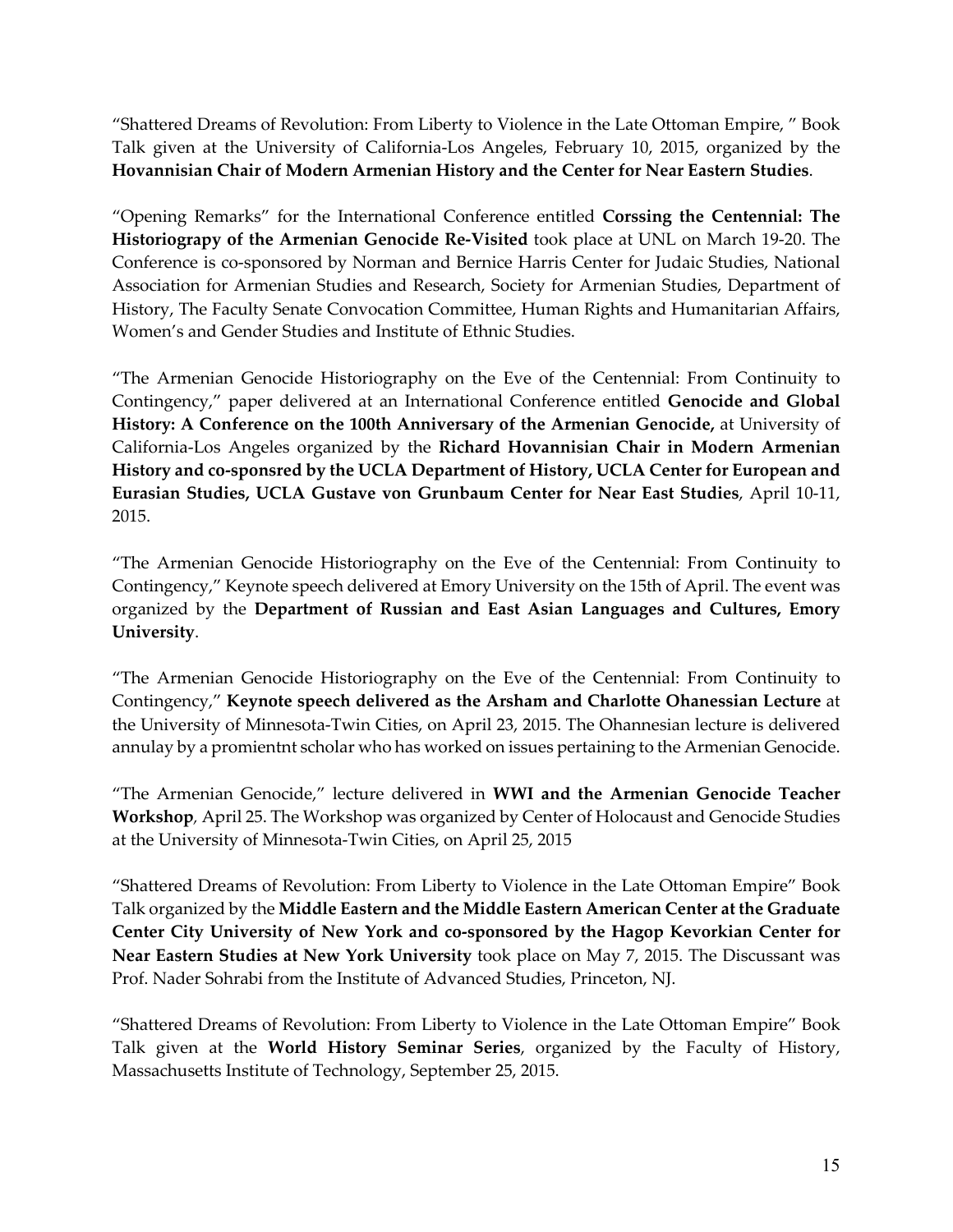"Shattered Dreams of Revolution: From Liberty to Violence in the Late Ottoman Empire" Book Talk given at the California State University-Fresno, organized by the **Armenian Studies Program**, October 30, 2015.

"The Political Culture of the Young Turk Revolution: Space, Symbolism, and Language," talk organized by **The Polonsky Academy for Advanced Study and the Forum for Contemporary Turkish Studies at the Van Leer Jerusalem** Institute to be delivered at Van Leer Institute in Jerusalem on Monday, February 1, 2016.

"Neglected Armenian Sources and Institutions in late Ottoman Historiography," delivered in a workshop titled "Recovering the Role of Christians in the History of the Middle East," Sponsored by **Near East and the World Seminar, Department of Near Eastern Studies, Princeton, and University Aradin Charitable Trust, Cambridge, England** to be held at Princeton University on May 6-7, 2016.

"Jerusalem a City with Contentious History" lecture delivered at **St. Marks United Methodist Church**, Lincoln, NE on July 27, 2016

"The Old City of Jerusalem: Past, Present, and Future" lecture to be delivered at **St. Marks United Methodist Church**, Lincoln, NE on September 28, 2016.

Discussant on a Panel "Knowledge Production, Exclusion, Inclusion: The Repositioning of Armenians in Ottoman and Turkish Historiography" organized by the Society for Armenian Studies and the Ottoman and Turkish Studies Association to take place in the annual meeting of the **Middle Eastern Studies Association of North America (MESA)**, Boston, Marriott Copley Place, November 19, 2016.

"Syria and Palestine after the Arab-Spring," delivered on a symposium entitled **The Middle East and the US: Trials and Turmoil sponsored by the Unitarian Church of Lincoln-Winter Lecture Series and Osher Life Long Learning Institute**, October 19, 2016.

"Debating the concept of Minorities in the Ottoman Empire" a workshop that took place on February 3, 2017 at California State University, Fresno. **Organized by the Middle East Studies Program and the Armenian Studies Program.** 

"Human Rights and Humanities" panel in an international symposium on the F**uture of the Humanities organized by the College of Arts and Sciences, University of Nebraska**, March 9- 11, 2017.

"The Armenian Genocide Part I," lecture delivered for the **Osher Life Long Learning Institute of UNL**, September 12, 2016 at the Unitarian Church of Lincoln.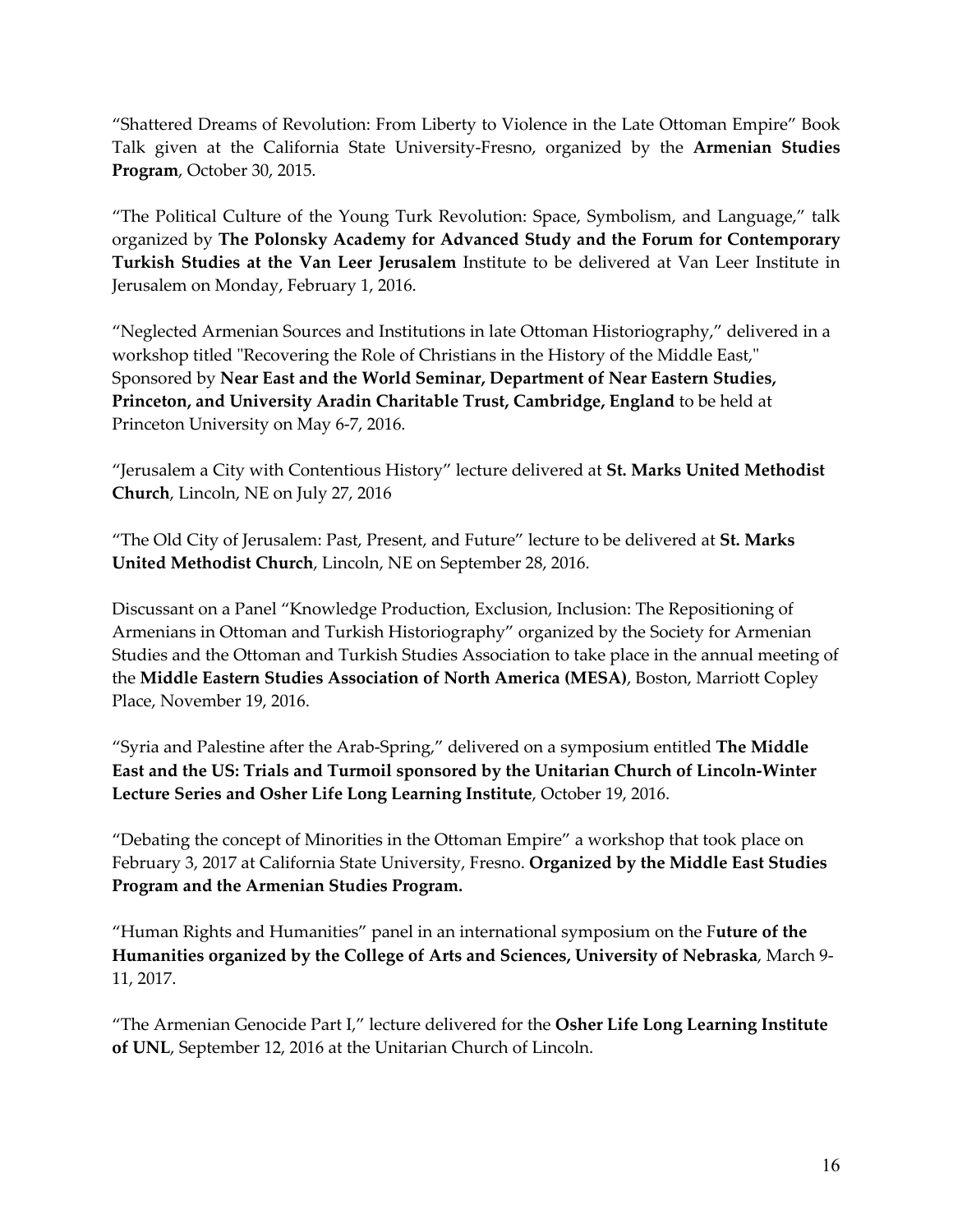"The Armenian Genocide Par II," Course delivered for the **Osher Life Long Learning Institute of UNL**, DAY/DATES: October 25, 2017, November 1, 2017 at the Southeast Community College.

Participated on a Round Table Discussion entitled "Debating Sectarianism and Minorities in the Middle East" in the **Middle East Studies Association Annual Meeting** in November 15-18, 2018 in St. Antonio, Texas, Grand Hyatt**.**

# **DIRECTED READING AND INDEPENDENT STUDY COURSES**

Molly Haas, Independent Study "Reading of documents from the American Missionary Archives on the Armenians of Adana" (Fall 2013-Spring 2014), Department of History, UNL.

Alex Rudolph, Independent Study "Reading Archival Sources on the Armenian Genocide" (Fall 2013), Department of History, UNL.

Sophia Loveless, UCARE Program, "Digitizing and Cataloguing archival material pertaining to the Hamidian massacres of 1894-96", Department of History, UNL 2015.

Michael Schuster, Graduate Independent Study, "Reading and translating from Kitāb al-bayān al-mughrib fī ākhbār mulūk al-andalus wa'l-maghrib' written by Ibn Idhari in 1312" (Spring 2016), Department of History, UNL.

# **GRADUATE ADVISING**

# **Supervisor (Completed):**

Sam Taylor, (MA Thesis) entitled "Imagining Palestine: The Press, Public Sphere, and Nationalism in the Second Constitutional Period, 1908-1914," University of Chicago, Awarded Spring Quarter 2014.

Michael Schuster (M.A. Portfolio) entitled "Stories of Something Strange: A Journey into Salafism" University of Nebraska, 2017

**Supervisor (In Progress):**

Kevin Sticklett (M.A. Student)

Jeffery Tezak (M.A. Student)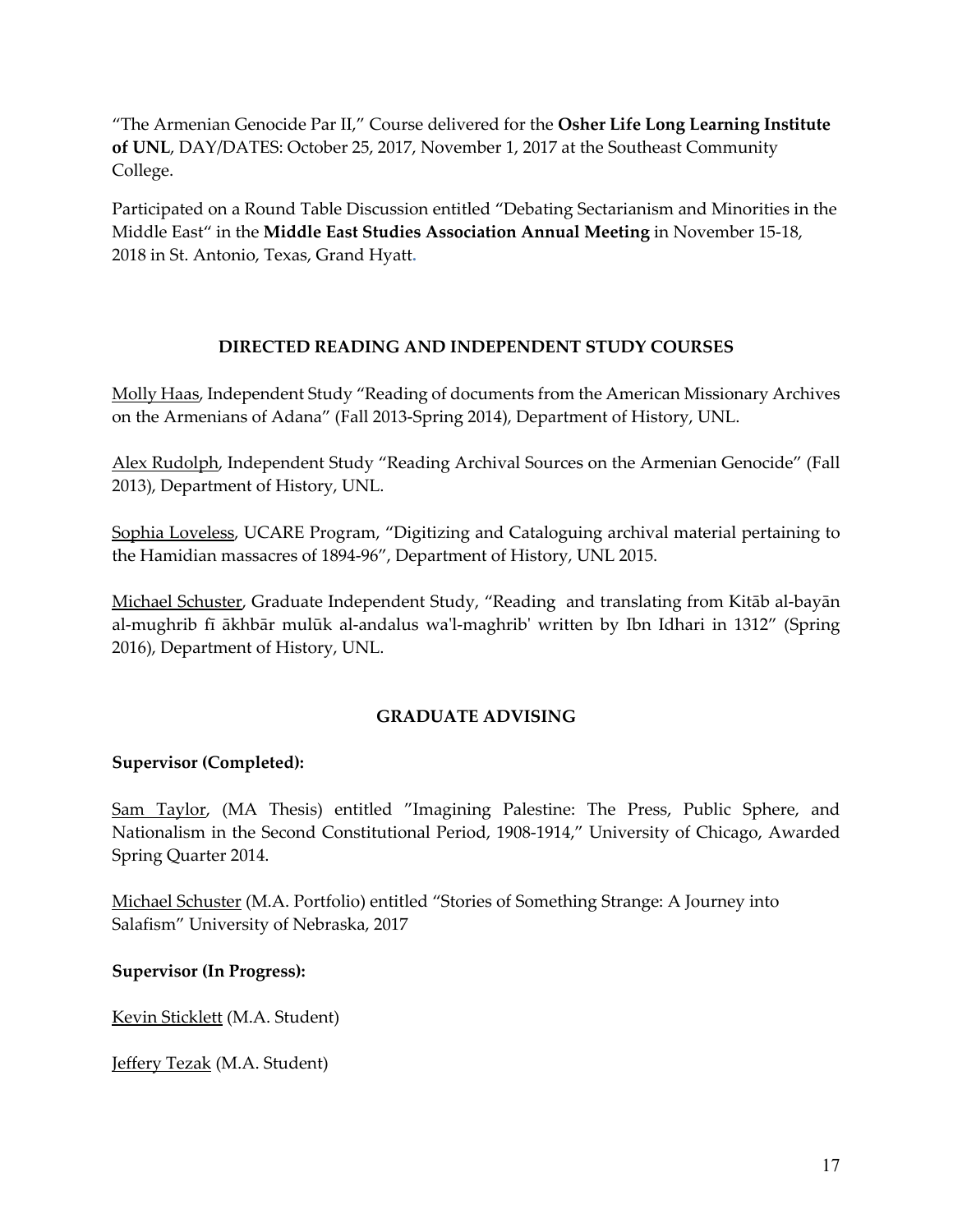### **Ph.D. Committee Member (In Progress):**

Beligh Ben Taleb (Ph.D.), Comprehensive Exam Committee (Spring 2016) (History)

Trevor Magel (Ph.D.), Comprehensive Exam Committee (Fall 2017) (History)

Rory Larson (Ph.D.), Comprehensive Exam Committee (Spring 2018) (History)

Sean Scanlon (M.A./Ph.D.) Comprehensive Exam Committee (Fall 2017) (History)

Naser Yahya (Ph.D.) Comprehensive Exam Committee (Spring 2018) (Political Science)

Angela Bolen (Ph.D) Comprehensive Exam Committee (Fall 2018) (History)

## **Undergraduate Senior Thesis Advisor (Finished):**

Campbell Kennedy "German Involvement In the Armenian Genocide"

Peter Burnett "Cambodia and Bosnia: International Response to "Humanitarian Intervention"

Jonathan Lewis "Ambassador Morgenthau and the Aghed: Confronting the Armenian Genocide and Apathy Alike

## **Undergraduate Senior Thesis Second Reader (Finished):**

Nick Powers "The Anti-Semitic Laws and their Enforcement under the Vichy Government"

# **FELLOWSHIP AND AWARDS**

ALBIN T. AND PAULINE ANDERSON AWARD, Department of History, University of Nebraska- Lincoln (2019)

GULBENKIAN POST-DOCTORAL SHORT-TERM RESEARCH GRANT, Lisbon, Portugal (2019)

ALBIN T. AND PAULINE ANDERSON AWARD, Department of History, University of Nebraska- Lincoln (2017)

LAYMAN GRANT, University of Nebraska Foundation (2015-2016)

ALBIN T. AND PAULINE ANDERSON AWARD, Department of History, University of Nebraska- Lincoln (2015-2016)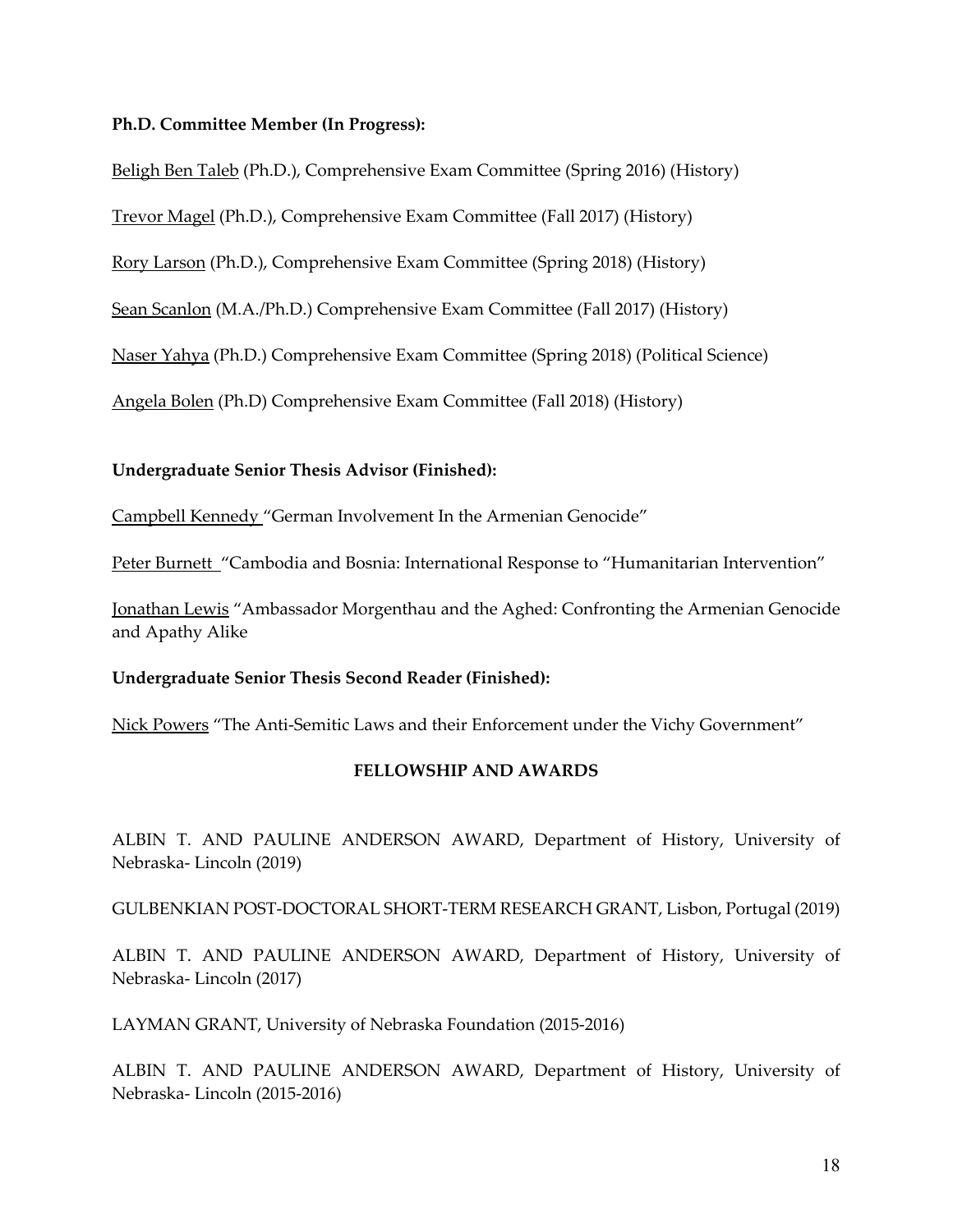GULBENKIAN POST-DOCTORAL SHORT-TERM RESEARCH GRANT, Lisbon, Portugal (2013)

CHARLES HENRY OLDFATHER RESEARCH GRANT, Department of History, University of Nebraska- Lincoln (2012-2013)

SUMMER RESEARCH GRANT, Faculty of History, Massachusetts Institute of Technology, (2009)

CLARA AND KRIKOR ZOHRAB FELLOWSHIP, Columbia University, NY (2007-2008)

CLARA AND KRIKOR ZOHRAB FELLOWSHIP, Columbia University, NY (2006-2007)

MIDDLE EAST AND ASIAN LANGUAGES AND CULTURES SUMMER FELLOWSHIP, Columbia University, NY (2006)

MIDDLE EAST INSTITUTE SUMMER FELLOWSHIP, Columbia University, NY (2006),

COLUMBIA UNIVERSITY DISSERTATION WRITING FELLOWSHIP, Columbia University, NY, (2005-2006)

MIDDLE EAST INSTITUTE SUMMER FELLOWSHIP, Columbia University, NY, (2005)

The ANDREW W. MELLON FOUNDATION AND THE JOHN W. KLUG ENDOWMENT FOR A NEW CREATION OF FACTULTY EXCELLENT SUMMER FELLOWSHIP, Columbia University, NY (2005)

GORVETZIAN FELLOWSHIP IN MIDDLE EASTERN AND ASIAN LANGUAGES AND CULTURES, Columbia University, NY (2003-2004)

MIDDLE EAST LANG FELLOWSHIP, Columbia University, NY (2002)

THE ARMENIAN NATIONAL INSTITUTE GRANT, Washington, DC. (2001)

ARMENIAN GENERAL BENEVOLENT UNION FELLOWSHIP, NY, (2001)

MARASH PATRIOTIC UNION SCHOLARSHIP, NY, (2001-2002)

GULBENKIAN FELLOWSHP FOR GRADUATE SCHOOL, (2000)

# **PROFESSIONAL ACTIVITES AND SERVICE**

**Referee of Manuscripts and Articles for:**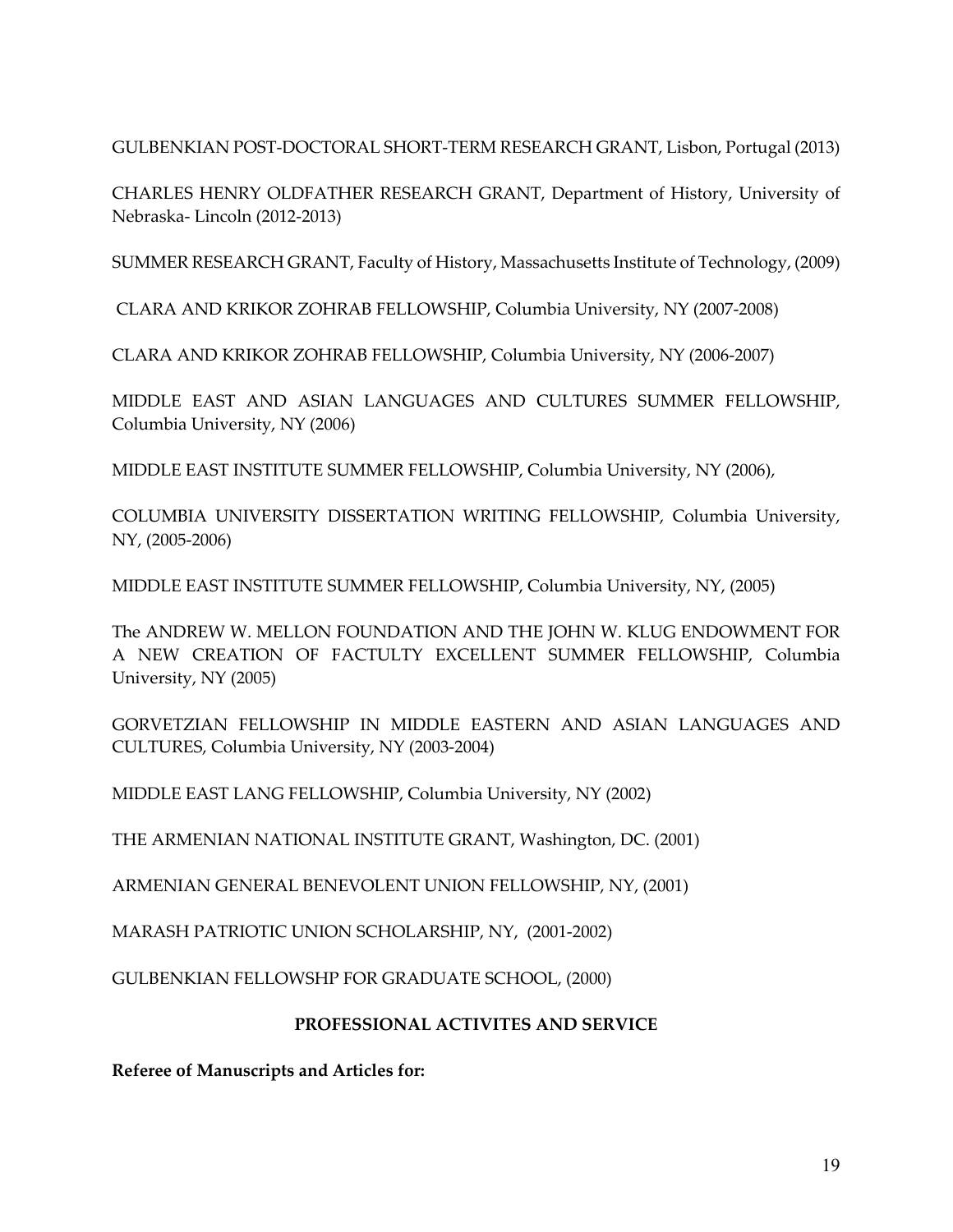Oxford University Press Stanford University Press University of California Press Manchester University Press Cambridge University Press Bloomsbury Press Berghahn Press Edinburgh University Press McMillan Press Comparative Studies in History and Society Genocide Studies and Prevention: An International Journal International Journal of Middle East Studies Revolutionary Russia Turcica Turkish Studies Journal of Levantine Studies Journal of the Economic and Social History of the Orient Armenian Review Journal Society for Armenian Studies Hackett Publishing Co., Inc

# **Review of Online Courses for:**

Saylor Academy http://www.saylor.org/

# **University**

Organizer of "Race and Space: The Armenian Genocide in the Context of Population and Territory, by Prof. Ugur Ümit Üngör, Department of History of Utrecht University and the Institute for War and Genocide Studies in Amsterdam," University of Nebraska-Lincoln, April 27, 2012.

Panelist, "The Impact of the Arab Spring on the Palestinian-Israeli Conflict," presented in a panel on **The Arab Spring** at University of Nerbaska-Lincoln took place on April 12, 2012 at 117 Bessey Hall with the participation of Dr. Nejib Ayachi from the Mahgreb Institute in Washington DC, who has advised the new Tunisian government and Simon Wood from the Department of Religious Studies.

Search Committee member for the Digital Humanities cluster hire at UNL (2013-2014)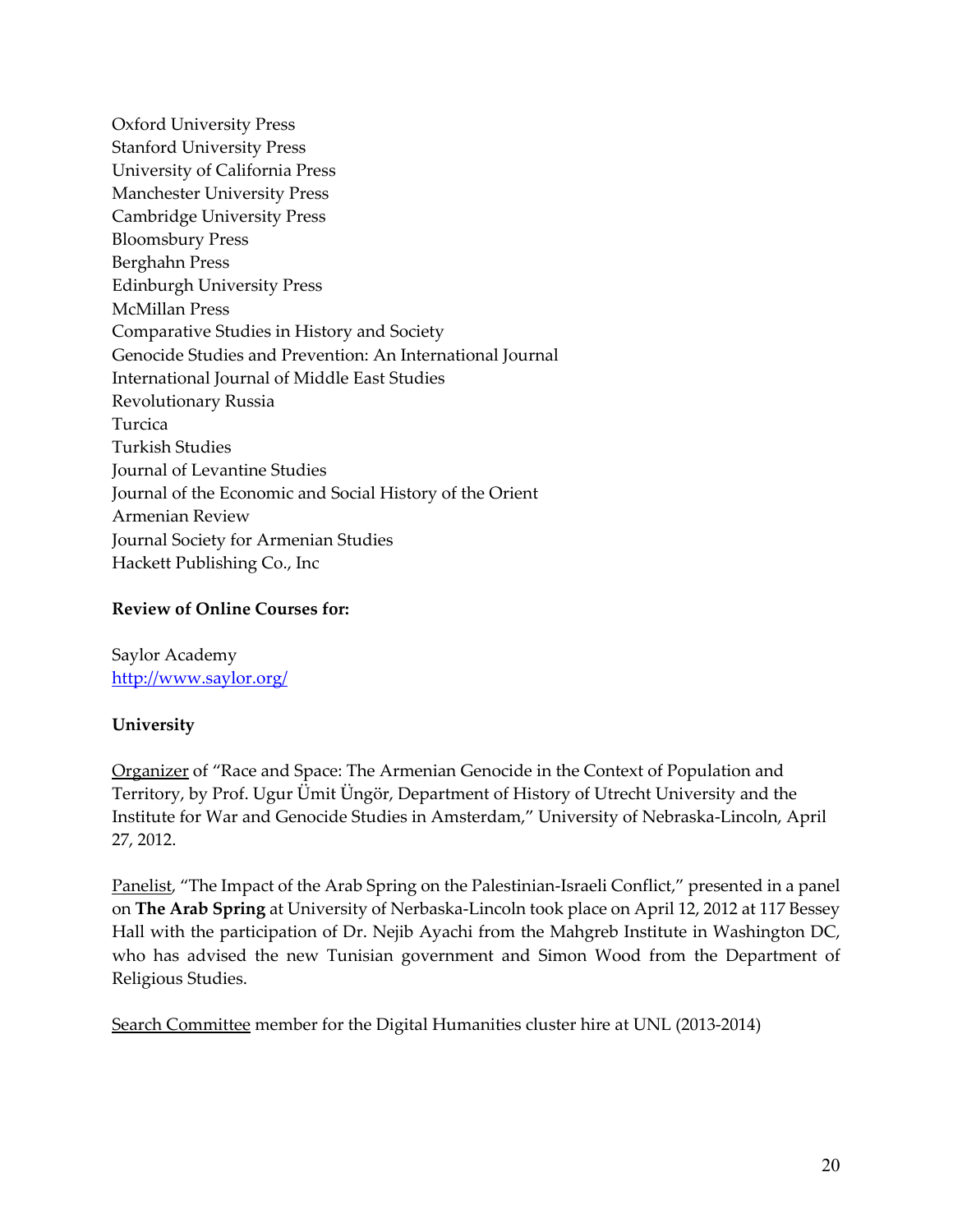Co-Organizer with Gerald Steinacher of *Forgotten Genocides: New Perspectives on a Less Known History*. A one day conference organized by the Harris Center for Judaic Studies at UNL, April 10, 2013.

Organizer of the International Conference entitled "Corssing the Centennial: The Historiograpy of the Armenian Genocide" that took place at UNL on March 19-20 at the Wick Alumni Center, Great Hall, 1520 R St in Lincoln. With the participation of 17 scholars from seven countries, the conference will mark the 100th Anniversiary of the Armenian Genocide (1915-2015). The Conference is co-sponsored by Norman and Bernice Harris Center for Judaic Studies, National Association for Armenian Studies and Research, Society for Armenian Studies, Department of History, The Faculty Senate Convocation Committee, Human Rights and Humanitarian Affairs, Women's and Gender Studies and Institute of Ethnic Studies.

Search Committee member for the Harris Center for Judaic Studies position at UNL (2015-2016)

# **Departmental**

Vice-Chair of the Department of History (2019-)

Member of the Pauley Symposium Organizing Committee (2012)

Member of the Graduate Committee in the Department of History, UNL, (2013-2016)

Co-Organizer of *History, Truth, and Reconciliation*: A Carroll R. Pauley Memorial Symposium to take place at the University of Nebraska-Lincoln, October 17-18, 2012. The symposium starts with the keynote address by Charles Villa-Vicencio from Georgetown University, a leading authority in the area of transitional justice and reconciliation. The title of his talk is "Violence, Religion, Financial Muscle, and Liberation: Can Africa Heal Itself?" (Wednesday, October 17 at 7:00 p.m. in the Lied Center). On October 18 the symposium continues with Elazar Barkan, Alexander Byrd, Jim Miller and Christina Schwenkel, who are the leading scholars in the field from the United States and Canada (Thursday, October 18 from 8.30 to 4:00 p.m. in the Nebraska Union Auditorium, 1400 R St.)

Member of the Undergraduate Committee in the Department of History, UNL (2016-)

## **Community**

Co-Founder and Co-Chairman of *Save the ArQ* a 501(c)3 non-profit organization that aims to create awareness of the significant religious, cultural, and historical presence of Armenians in Jerusalem and to encourage the revitalization of the Armenian Quarter in the Old City. www.savethearq.org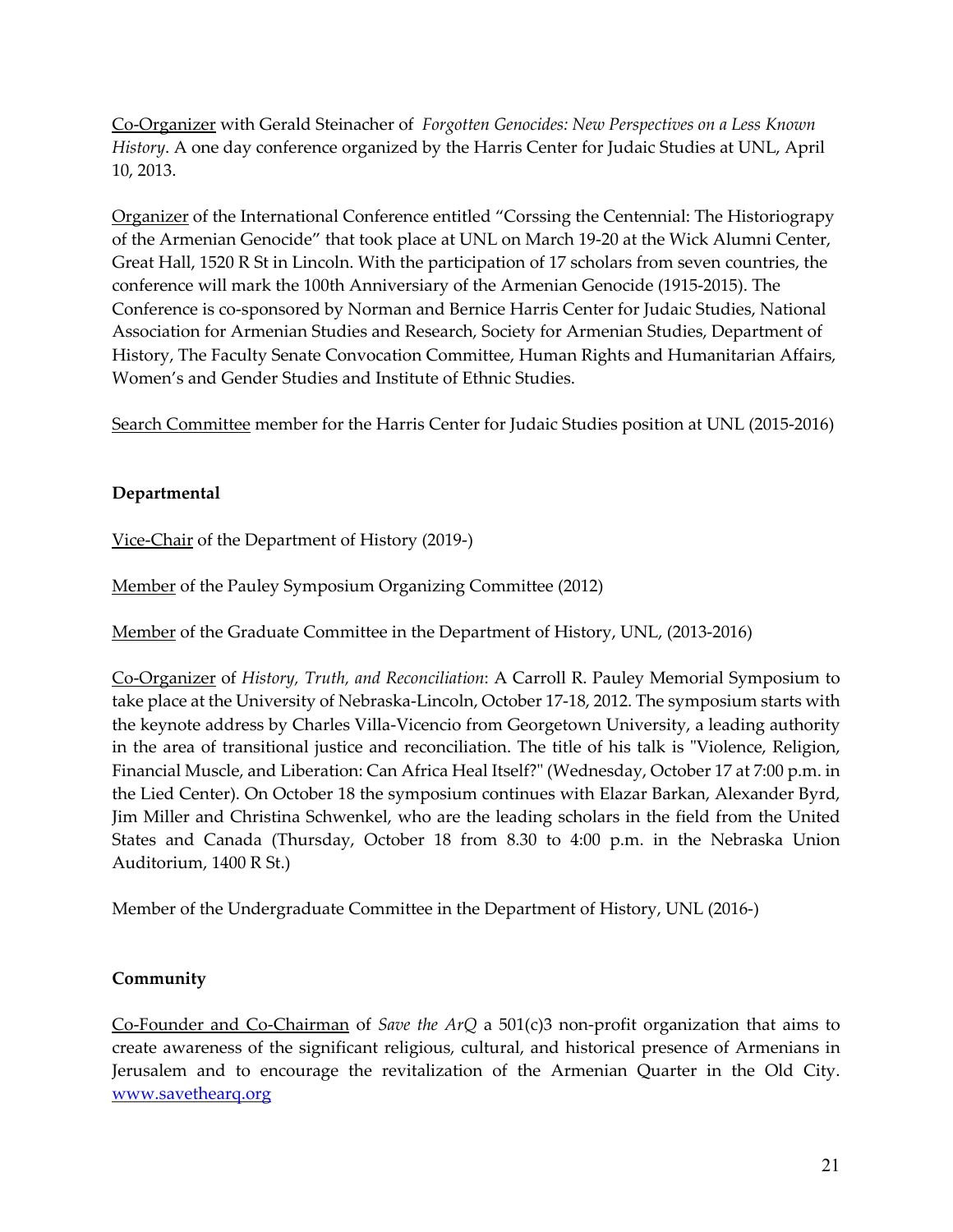Panelist "The Message of Islam," Doane College (Lincoln campus), December 5, 2012

# **ORGANIZING NATIONAL AND INTERNATIONAL CONFERENCES AND SYMPOSIA**

Organizer of a symposium in Honor of Prof. Marc Nichanian entitled *Marc Nichanian's Contribution to the Field of Armenian Literature*, Sponsored by Middle East and Asian Languages and Cultures, Center for Comparative Literature and Society, and The Harriman Institute, Columbia University; Thursday, April 5, 2007, 7:00 pm, 417 IAB, Columbia University, School of International and Public Affairs, 420 W. 118th Street, New York, NY.

Co-organizer of "Historical Continuities, Political Responsibilities: Unsettling Conceptual Blind-Spots in Ottoman and Turkish Studies," Graduate Student Conference, May 4-5, 2007, New York University and The Graduate Center, CUNY.

Organizer of a Panel in MESA, 2007 entitled *Ethnic Politics in Post Revolutionary Ottoman Empire: 1908-1918***.** November 17-20 Palais des congrès de Montréal Hyatt Regency Montréal Hotel Inter-Continental.

Organizer of *Iran through the Lens of History*, Lecture and movie series at MIT dealing with contemporary issues pertaining to Iranian politics, cinema, society and culture. The movie series that depict the multi-faceted aspect of Iranian cinema present the works of the most important Iranian directors. The prgram featured two lectures by Prof. Hamid Dabashi from Columbia Univeristy. The event was sponsored by the Faculty of History, Massachusetts Institute of Technology, January 6-20, 2009.

Co-Organizer of *Armenian Studies at a Threshold* International Conference for the 35th Anniversary of the Society for Armenian Studies, March 26-28, 2009, University of California, Los Angeles. Over 40 papers were given at the conference dealing with different aspects of Armenian studies.

Co-Organizer of *America's Response to the Armenian Genocide: From Woodrow Wilson to Barack Obama*. A one day conference sponsored by the Faculty of History, the Center for International Studies (CIS), the Office of the Religious Affairs, and the Program on Human Rights & Justice (PHRJ), held on March 13, 2010, Building 10, Room 250 from 10 a.m. to 5 p.m. at MIT.

Organizer of a roundtable discussion at MESA, 2010 entitled *The Armenian Genocide after 95 Years: Recent Developments and Future Prospects for Research.* November 18-21 at the Manchester Grand Hyatt in San Diego. The Panel was sponsored by the Society for Armenian Studies.

Co-Organizer of *Armenian Jerusalem: Past and Present* a symposium organized by the Armenian Studies Program at Fresno State, in cooperation with Save the ArQ, was held on February 8, 2013.

Co-Organizer of *The Making of Jerusalem: Sacred Spaces and Historic Communities*, an International Conference that took place in the Gulbenkian Library in Jerusalem in July, 2014.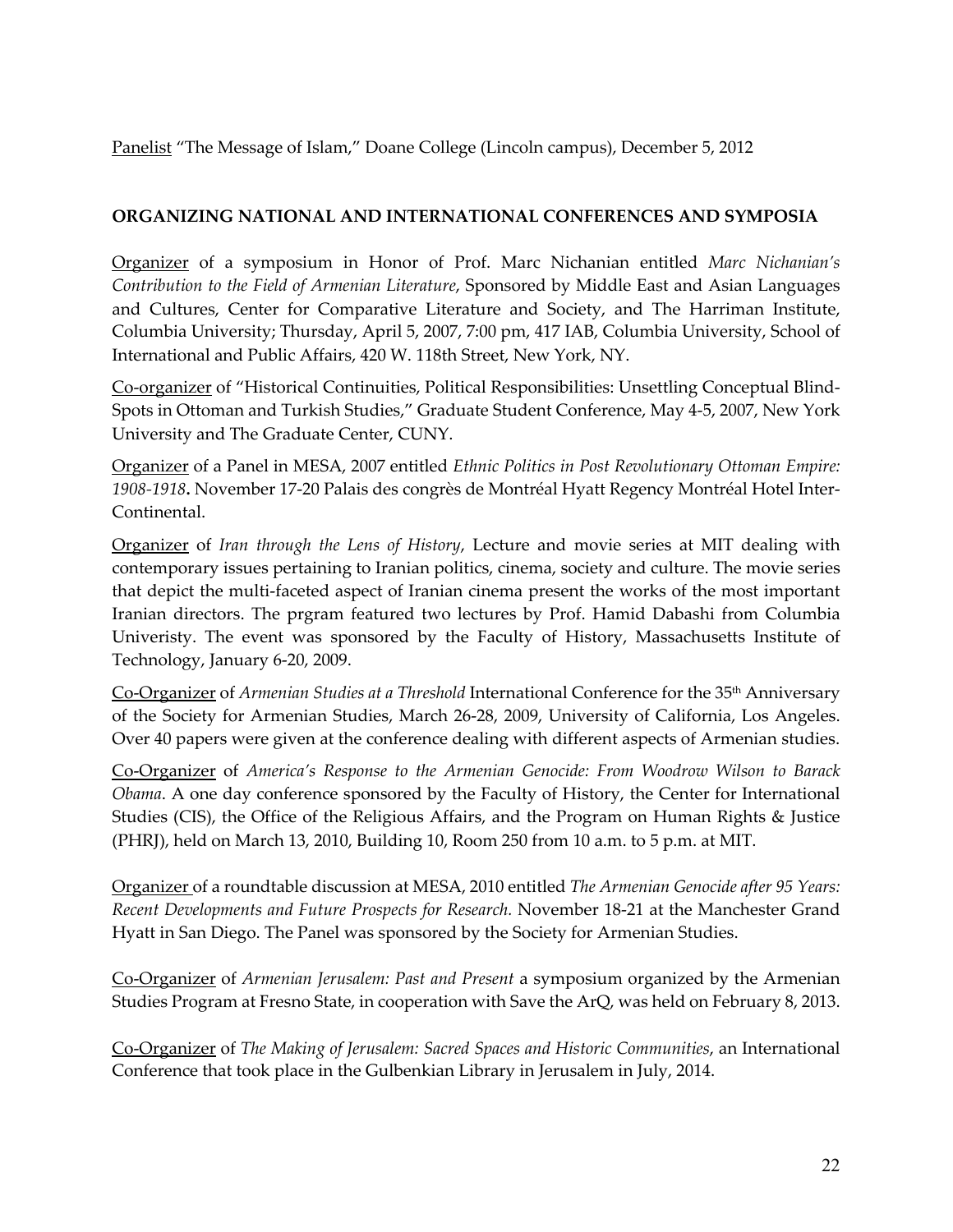Organizer of *Armenians in the Ottoman Empire in the 19th-20th Centuries* marking the 40<sup>th</sup> Anniversary for the founding of the Society for Armenian Studies (SAS) November 21-22, 2014, Marriott Wardman Park Hotel Washington, DC.

Organizer of *Crossing the Centennial: The Historiography of the Armenian Genocide Re-Evaluated* a two-day International Conference that took place at the University of Nebraska-Lincoln, March 19-20, 2015. The conference was co-sponsored by the Harris Center for Judaic Studies, the National Association for Armenian Studies and Research (NAASR) in Belmont, Mass., and the Society for Armenian Studies (SAS) in cooperation with the Department of History, the Human Rights and Humanitarian Affairs Program, and the Institute of Ethnic Studies at UNL.

Co-Organizer *The Impact of the Armenian Genocide* an international conference sponsored by the Society for Armenian Studies, November 21, 2015, in Sheraton Hotel, Denver, Colorado.

Co-Organizer *Armenians in America* an international conference sponsored by the Society for Armenian Studies, November 17, 2016, Marriott Copley Place, Boston

Co-Organizer *Transmitting Western Armenian to the Next Generation* and international conference sponsored by the Society for Armenian Studies, November 18, 2017, Marriott Wardman Park Hotel, Washington, D.C.

Organizer of "From the Ottoman Empire to Auschwitz: The Sephardic Jewish Experience of the Holocaust" The Henry & Gretl Wald Lecture delivered by Prof. Devin Naar (University of Washington) on March 1st, 2018 at 7:00 pm at Burnett Hall Room # 115.

Organizer of "Two Peas in a Pod? Comparative Reflections on Sephardic Jewish and Julfan Armenian Trade Diasporas in the Early Modern Period*"* lecture delivered by Prof. Sebouh Aslanian from the University of California-Los Angeles on the 15th of March (next Thursday) at 7:00 pm at Unity Room at the Jackie Gaughan Multicultural Center from 7-9pm. Cosponsored by the Harris Center for Judaic Studies, Department of History, and the Medieval and Renaissance Program, UNL.

Organizer of "The Global History of Genocide: An Illustrated Lecture" Sommerhauser Lecture on Genocide Education delivered by Prof. Ben Kiernan, Yale University, April 12, 2018, Burnett Hall 115, 7:00pm.

Organizer of *Innovative Approaches to the History of the First Republic of Armenia, 1918-1920* one day international conference that took place November 15, 2018 in San Antonio, Texas. The conference was co-sponsored by the Society for Armenian Studies (SAS) and the Armenian Communities Department of the Gulbenkian Foundation, Lisbon, Portugal.

Organizer of *Diaspora and 'Stateless Power': Social Discipline and Identity Formation Across the Armenian Diaspora during the Long Twentieth Century*. A Conference in Honor of Khachig Tölölyan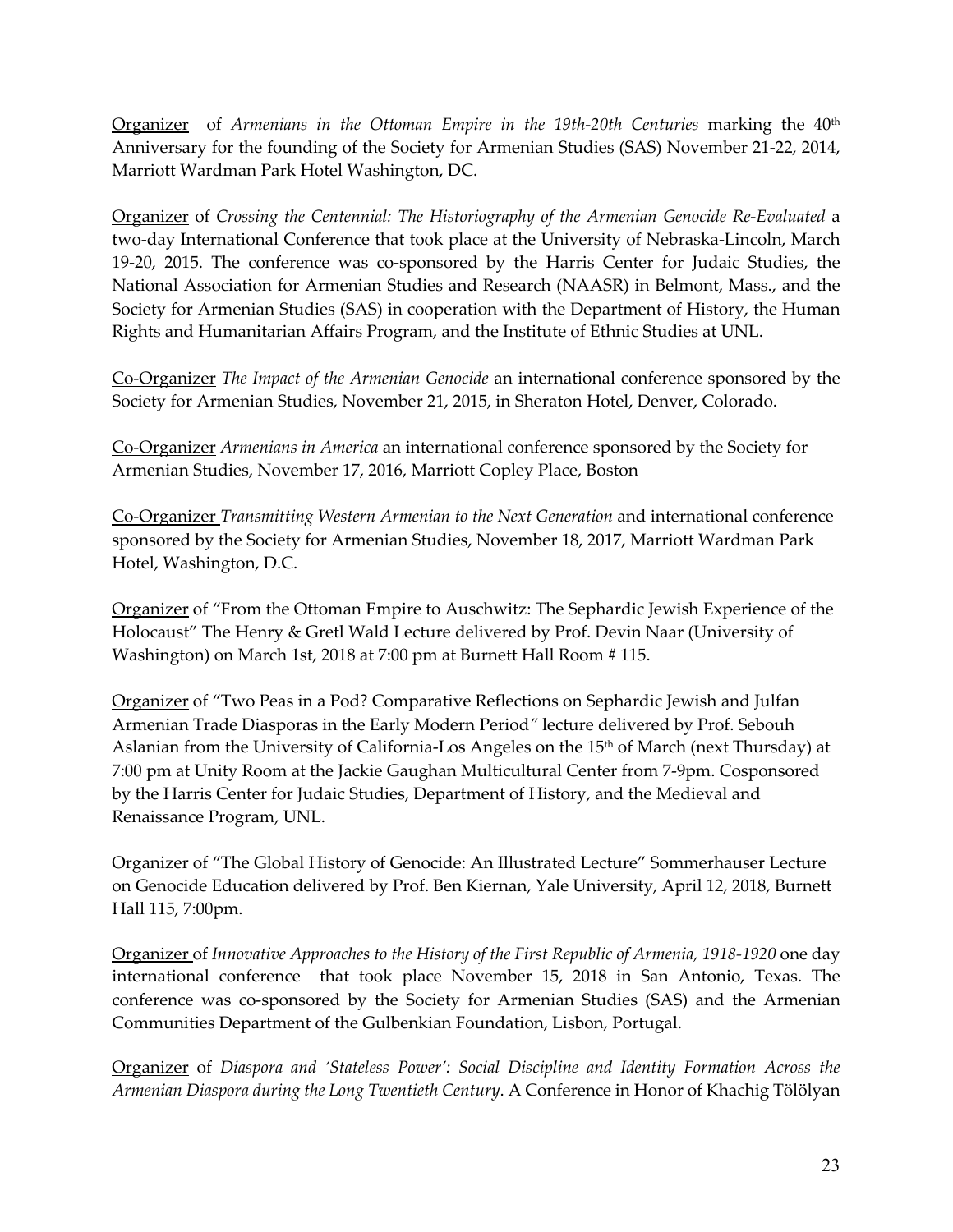marking the 45<sup>th</sup> Anniversary of the Society for Armenian Studies (SAS). Co-sponsored by the Calouste Gulbenkian Foundation, the Richard Hovannisian Endowed Chair in Modern Armenian History (UCLA), the Narekatsi Chair in Armenian Studies (UCLA), the Meghrouni Family Presidential Chair (University of California, Irvine), the Institute of Armenian Studies (University of Southern California), the Armenian Studies Program (California State University, Fresno), the Armenian Studies Program (California State University, Northridge), and the National Association for Armenian Studies and Research, UCLA, October 12-13, 2019.

# **Forthcoming Events**

Organizer *Denial of Genocides in the 21st Century Public Sphere* International Conference cosponsred by the Harris Center for Judaic Studies and the Department of History, University of Nebraska, Lincoln, April 22, 2020.

# **PROFESSIONAL DEVELOPMENT**

Participant, University of Nebraska-Lincoln **Peer Review Teaching Project** 2014-2015 http://courseportfolio.org/peer/pages/index.jsp?what=portfolioObjectD&portfolioObjectId=515

# **INTERVIEWS**

Interview with Salpi Ghazarian, Director of the USC Institute of Armenian Studies as part of the USC Podcast Series *Unpacking Armenian Studies*. June 6, 2019, iTunes: apple.co/2XturkT SoundCloud: https://soundcloud.com/user-799767374/unpacking-armenian-studies-15

Interview with **Agos Newspaper** on the Turkish translation of Shattered Dreams of Revolution, February 17, 2017, pp.12-13.

Interview with Ari Ariel from **New Books in Middle Eastern Studies** about *Shattered Dreams of Revolution: From Liberty to Violence in the Late Ottoman Empire* (Podcast- February 24, 2015) [54:32].http://newbooksinmiddleeasternstudies.com/2015/02/24/bedross-der-matossianshattered-dreams-of-revolution-from-liberty-to-violence-in-the-late-ottoman-empire-stanfordup-2014/

Interview with **Jadaliyya academic portal**: New Texts Out: Bedross Der Matossian, *Shattered Dreams of Revolution: From Liberty to Violence in the Late Ottoman Empire*. http://www.jadaliyya.com/pages/index/21670/new-texts-out-now\_bedross-der-matossianshattered-

Interview about the Armenian Genocide on the **Irish NewsTalk** "Talking History" hosted by Patrick Geoghegan (Trinity College Dublin). Along with John Paul Newman (National University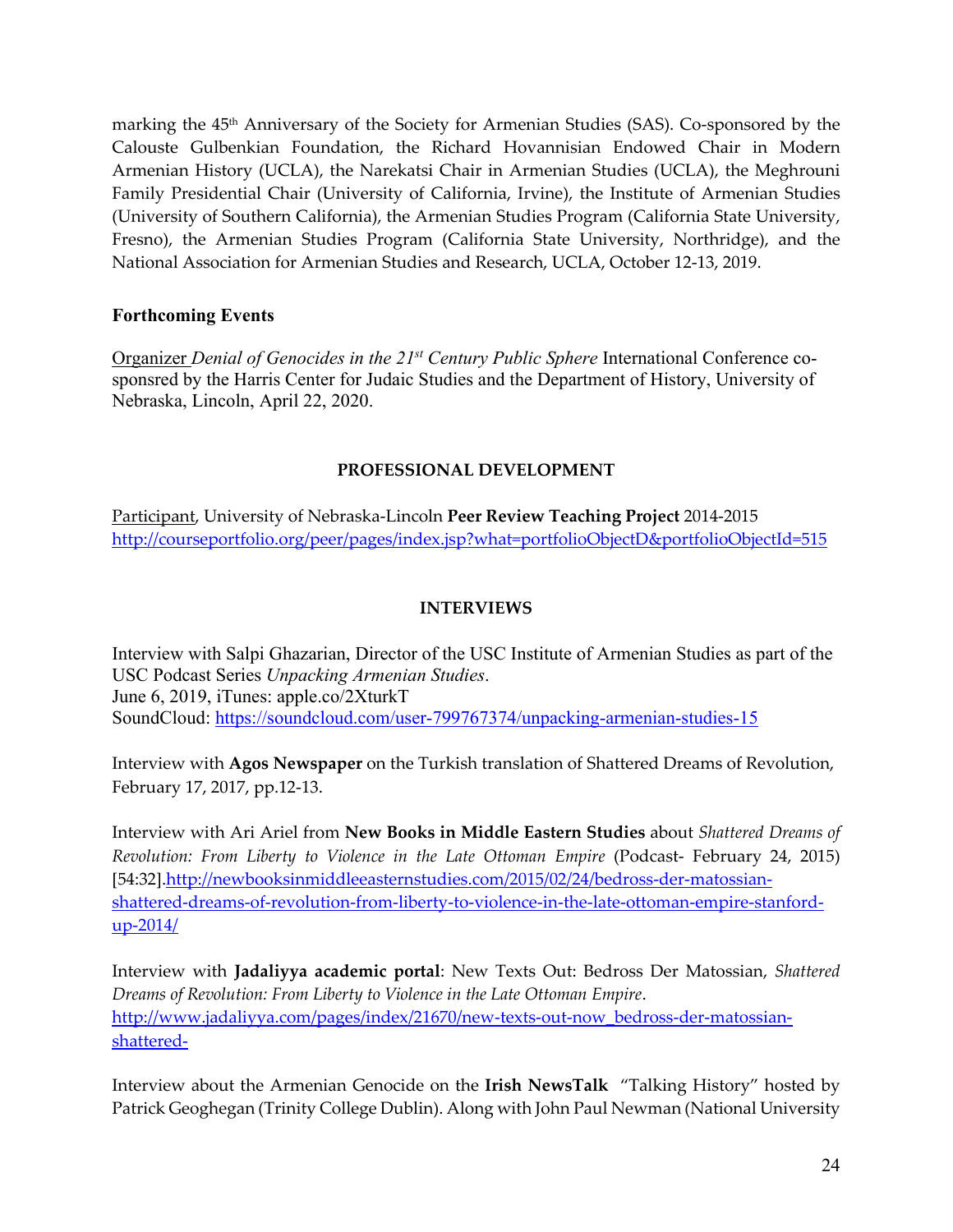of Ireland), John Horne (Trinity College Dublin), Michael Bobelian (US Journalist based in NY) and Margaret Ajemian Ahnert (Writer from NYC).

# **MEMBERSHIP**

Middle East Studies Association Society of Armenian Studies National Association for Armenian Studies and Research

# **ACADEMIC AFFILIATIONS**

President of the **Society of Armenian Studies** (SAS) (2018-) Vice-President of the **Society of Armenian Studies** (SAS) (re-elected Jan. 2015-2017) Associate Director of the **Harris Center for Judaic Studies**, University of Nebraska-Lincoln (2017) Member at The **Harris Center for Judaic Studies**, University of Nebraska-Lincoln (2011-) Member of the **Advisory Board** of the *Journal for the Society of Armenian Studies* (2013-) Member of **Zoryan Institute**'s Board of Directors, Toronto, Canada (leading institute for Human Rights, Genocide, and Diaspora Studies) (2016-) Member of the **National Association for Armenian Studies and Research (NAASR)** Board of Directors (2016-) Member on the **Editorial Board** of the *International Journal of Armenian Genocide Studies* (2018-) Member of the Advisory Board of the **Forsythe Family Program on Human Rights and Humanitarian Affairs**, University of Nebraska-Lincoln (2016-) Editorial Board of Mazada Publishers (2018-) Editorial Board of the *International Journal of Middle Eastern Studies* (IJMES) (2019-)

# **RELATED EXPERIENCE**

Editor in Academia.edu

IAP (Independent Activities Period) coordinator of the **Faculty of History** at the Massachusetts Institute of Technology (2009)

Consultant in the **Electronic Text Service Department** in Butler Library, Columbia University, 2007-2008. The ETS is a research and instructional facility of the Columbia University Libraries which is designed to help Columbia faculty and students incorporate computer-based textual and bibliographic information into their research, study and teaching.

Library Consultant for the **National Association of Armenian Studies and Research** (NAASR) in Belmont, MA, (2008). Has worked on a large project of evaluating more than 5,000 books from NAASR's collection